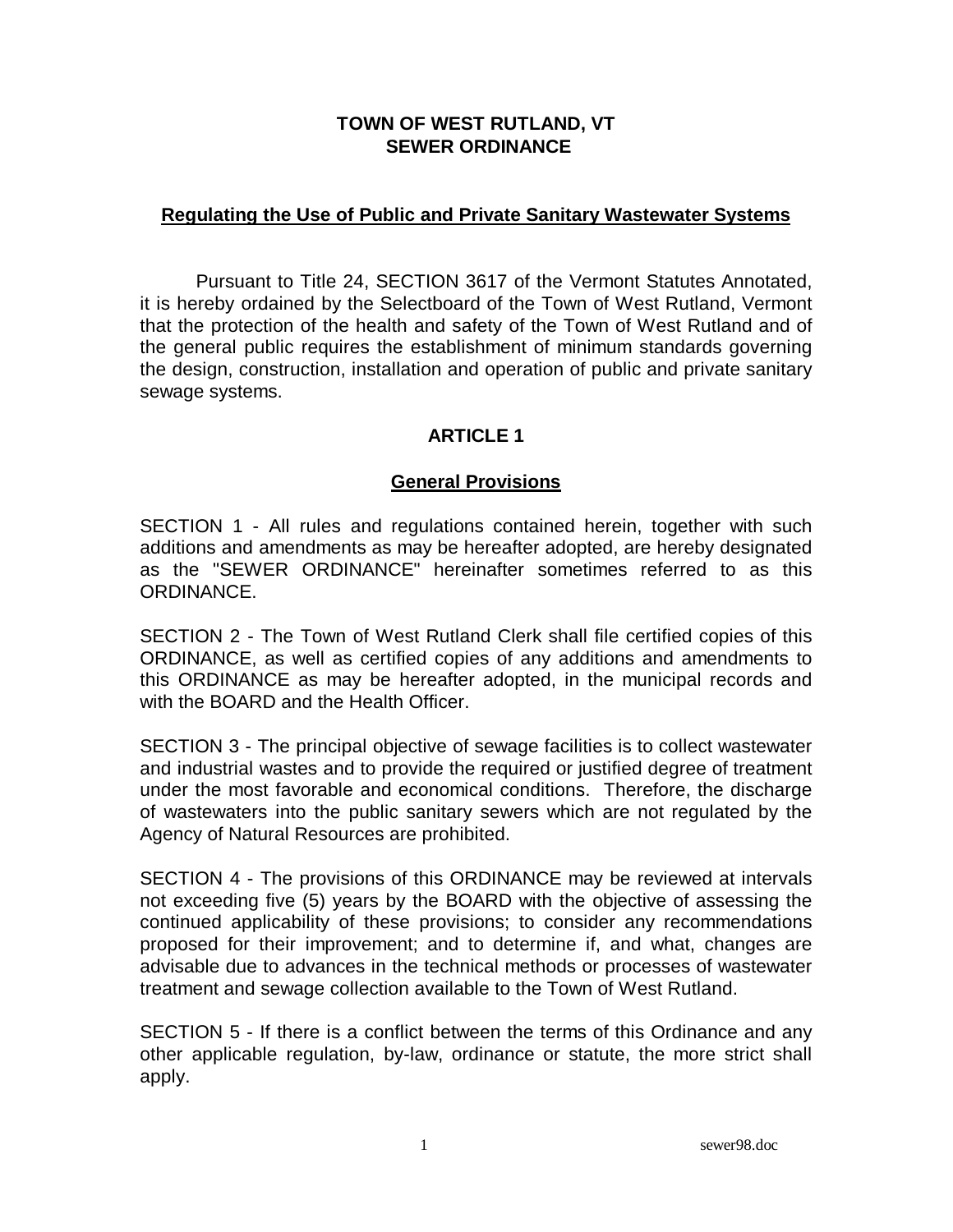#### **ARTICLE 2**

#### **Definitions**

Unless specifically defined in this article, words and phrases used in this ordinance shall have their common ordinary meaning, and are intended to give this ordinance its most reasonable application.

"Allocation fee" shall mean the financial amount due, as determined by the BOARD, imposed on owners for capacity allocation.

"BOARD" shall mean the Board of Selectmen of West Rutland, comprised as the Sewage Disposal Commissioners as provided in 24 V.S.A., SECTION 3614.

"BOD" (denoting Biochemical Oxygen Demand) shall mean the quantity of oxygen utilized in the biochemical oxidation of organic matter under standard laboratory procedure in five (5) days at 20 C, expressed in milligrams per liter.

"Building Drain" shall mean that part of the lowest horizontal piping of a drainage system which receives the discharge from soil, waste and other drainage pipes inside the walls of the building and conveys it through the building wall to the building sewer. The building drain extends five feet beyond the outer face of the building wall.

"Building Sewer" shall mean that part of the sewage system which receives the sewage from the building drain and conveys it to the nearest end of the house connection unless a house connection is not available, whereby the building sewer shall be extended to the nearest available "Y" branch on the main sewer.

"Clerk" shall mean the Town Clerk of the Town of West Rutland.

"Combined Sewer" shall mean a sewer receiving both surface runoff and sewage.

"Committed Reserve Capacity" shall mean the total amount of development wastewater flow (gallons per day) from all projects/buildings approved by the BOARD and the DEPARTMENT for discharge to the treatment PLANT, but not yet discharging at the time of the calculation.

"Completed Construction" shall mean -

 1) For building development; completion of construction of all foundations, framing, siding and roofs.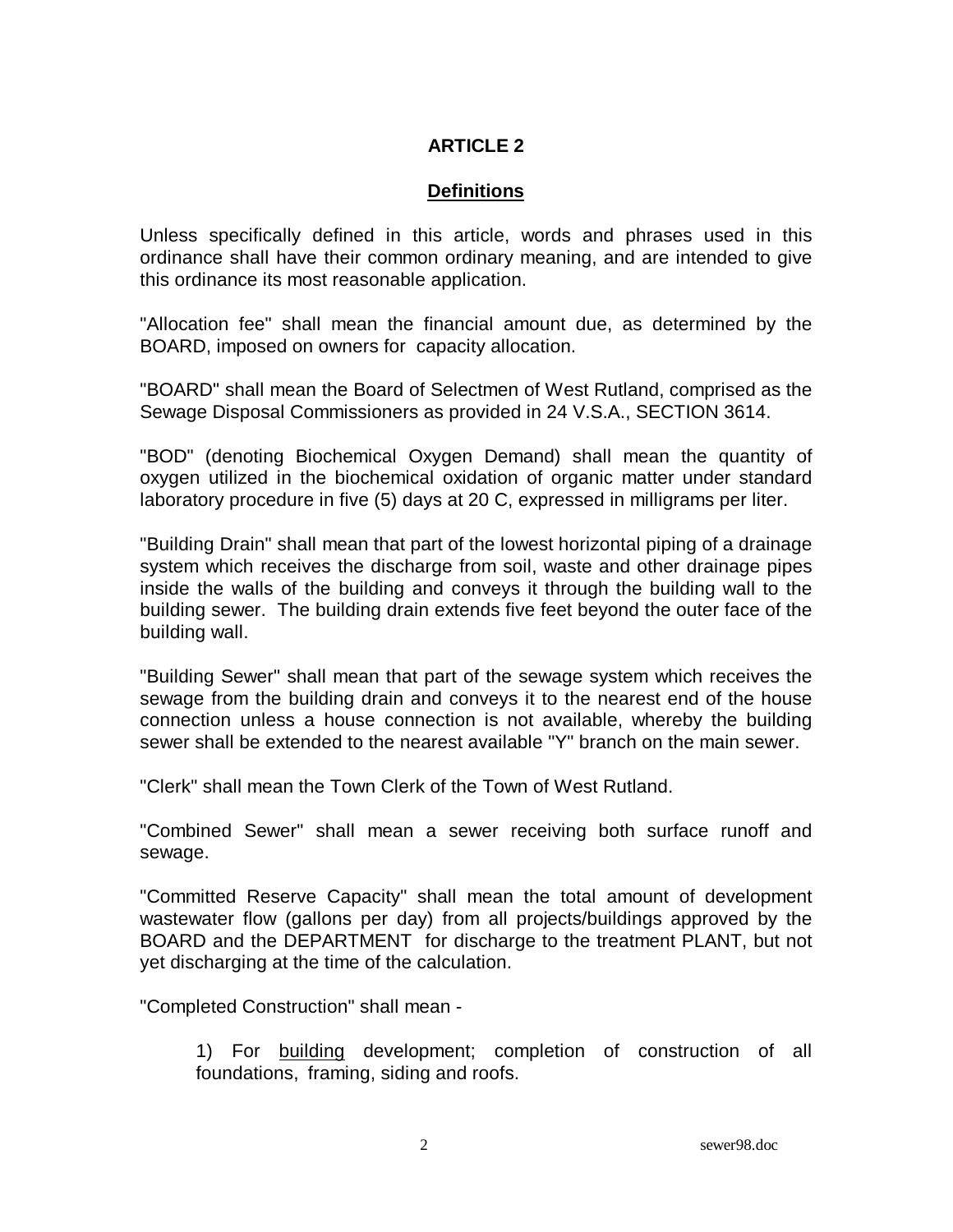2) For subdivision development; completion of infrastructure and subdivision improvements.

"Connection Fee" shall mean the financial amount due, as determined by the BOARD, charged to owners who apply to connect to the main sewer.

"Department" shall mean the Vermont Department of Environmental Conservation.

"Development" shall mean the construction of improvements on a tract of land for any purpose, including, but not limited to, residential, commercial, industrial, manufacturing, farming, educational, medical, charitable, civic, recreational, religious uses, subdivisions and the intent to subdivide.

"Development Wastewater Flow" shall mean the flow resulting from full use of the development at its peak capacity, which flow shall be calculated using flow quantities, adopted as rules by the DEPARTMENT, as promulgated at the time a connection permit application is made. The flow quantities in State regulation at the time of adoption of this ordinance are shown on Table 7a.

"Discharge Permit" shall mean a permit issued by the Department pursuant to authority granted in 10 V.S.A., Chapter 47.

"Garbage" shall mean solid wastes from the domestic and commercial preparation, cooking and dispensing of food, and from the handling, storage, and sale of produce.

"Health Officer" shall mean the legally designated Health Officer or Deputy Health Officer of the Town of West Rutland, Vermont.

"House Connection" shall mean that part of the sewage system that runs from the main sewer to the property line and includes all necessary fittings.

"Industrial Wastes" shall mean the liquid waste from an industrial manufacturing process, trade or business. Industrial wastes do not include sanitary sewage.

"Initiate Construction" shall mean -

1) For building development; the completion of the foundation.

 2) For subdivision development; substantial commencement of any site improvement(s) pursuant to the approved subdivision and infrastructure plans.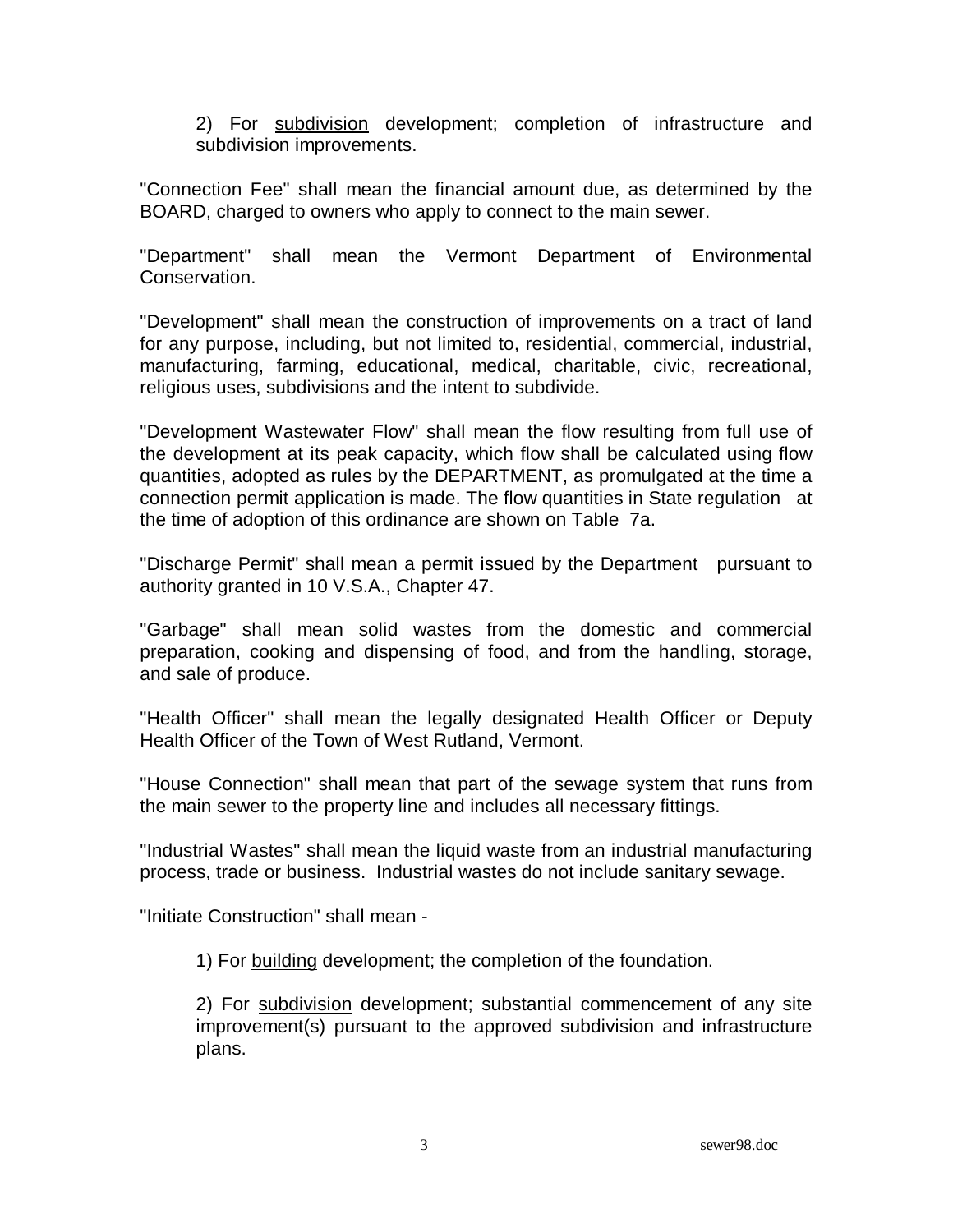"Main Sewer" shall mean the sewers laid longitudinally along the center line or other part of the streets or other rights-of-way and which all owners or abutting properties have equal rights and which is controlled by public authority.

"Municipality" shall mean the Town of West Rutland, Vermont.

"Natural Outlet" shall mean any outlet into a watercourse, pond, ditch, lake or other body of surface or groundwater.

"On-Site Sewage Treatment and Disposal System" shall mean a septic tank and leaching field system utilizing natural soil to treat and disperse sewage in such a manner as to protect public health, and both groundwater and surface water from contamination.

"Owner" shall mean any person, who owns or possess any property connected to the municipal wastewater collection system or proposes to connect to the municipal wastewater system as applicant.

"Permitted Wastewater Flow" shall mean the maximum PLANT wastewater flow authorized in the Discharge Permit on an annual average (365 day average) basis, or on the high seasonal use period as defined in the discharge permit.

"Person" shall mean any individual, firm, company, association, society, corporation, institution, partnership, group, governmental entity or other entity.

"PLANT" - shall mean the municipal sewage treatment PLANT owned by the Town of West Rutland.

"PLANT Wastewater Flow" shall mean wastewater passing through the treatment PLANT in gallons per day on an annual average basis (365 day average) except where flows vary significantly from seasonal development. In the latter case, PLANT wastewater flow is determined as the average throughout the high seasonal use period, as determined by the BOARD.

"Public Sewage System or Facilities" shall mean all facilities for collecting, pumping, treating and disposing of sewage and is controlled, owned and operated by the Town of West Rutland.

"Private Sewage System or Facilities" shall mean all facilities for collecting, pumping, treating, and disposing of sewage that is not owned or operated by the Town of West Rutland.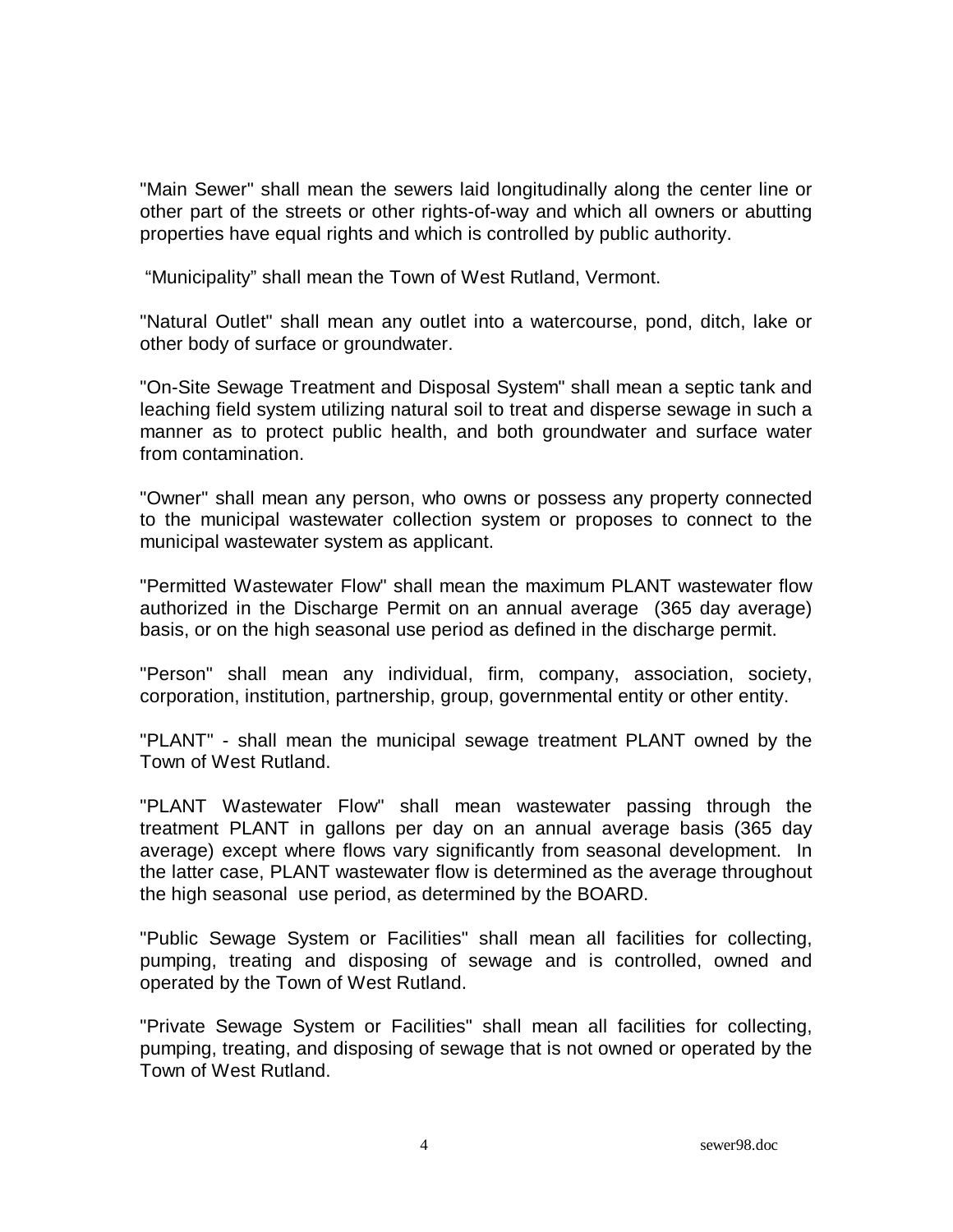"pH" shall mean the logarithm of the reciprocal of the weight of hydrogen ions in grams per liter of solution.

"Properly Shredded Garbage" shall mean the wastes from the preparation, cooking, and dispensing of food that have been shredded to such a degree that all particles shall be carried freely under the flow conditions normally prevailing in public sewers, with no particle greater than one-half (1/2) inch (1.27 centimeters) in any dimension.

"Reserve Capacity" shall mean permitted wastewater flow minus the actual PLANT wastewater flow during the preceding 12 months.

"Sanitary Sewer" shall mean a sewer which carries sewage and to which storm, surface, and ground waters are not intentionally admitted.

"Sanitary Wastewater" shall mean wastewater of the same character and range of strength as expected from homes.

"Secretary" shall mean the Secretary of the Agency of Natural Resources, State of Vermont or his/her representatives.

"Sewage" shall mean a combination of the water-carried wastes, or wastewater, from residences, business buildings, institutions, and industrial establishments, together with such ground, surface, and storm waters as may be present.

"Sewage Treatment Plant" shall mean any arrangement of devices and structures used for treating sewage.

"Sewage Works" shall mean all facilities for collecting, pumping, treating, and disposing of sewage.

"Sewage Disposal BOARD ("or BOARD") shall mean members of the West Rutland Board of Selectmen and/or the group of individuals who shall be designated from time to time by the Selectboard to have that title, or their authorized deputy, agent or representative.

"Sewer" shall mean a pipe or conduit for carrying sewage.

"SEWERS" - shall mean the sewage collection and transmission system owned by the Town of West Rutland.

"Sewer Service Area" shall mean area of a municipality that is within 100 feet horizontally from existing municipal collection lines and manholes.

"Shall" is mandatory; "May" is permissive.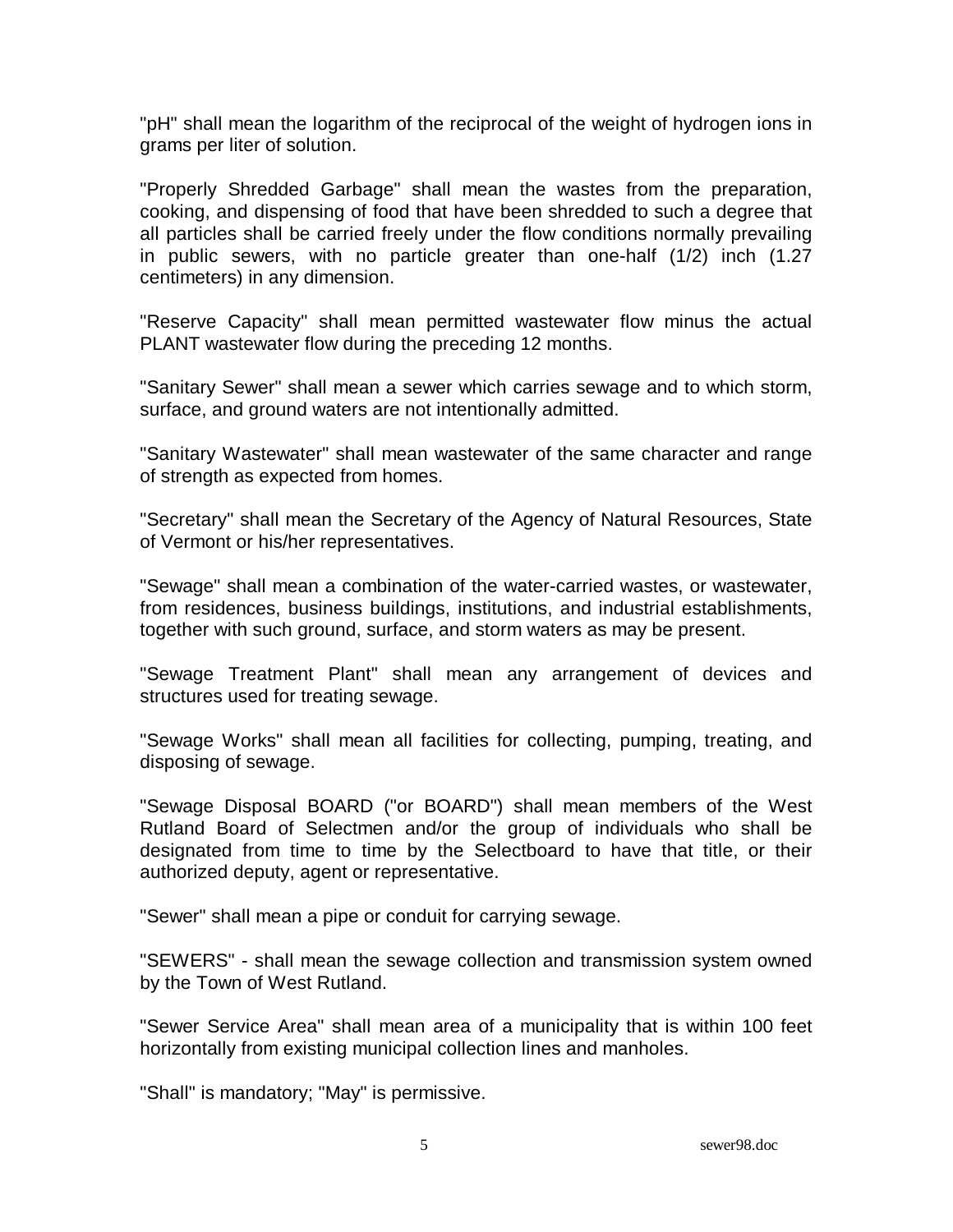"Slug" shall mean any discharge of water, sewage, or industrial waste which in concentration of any given constituent or in quantity of flow exceeds for any period of duration longer than fifteen (15) minutes, more than five (5) times the average twenty-four (24) hour concentration or flows during normal operation.

"Storm Drain" (sometimes "Storm Sewer") shall mean a sewer which carries storm and surface waters and drainage, but excludes sewage and industrial wastes, other than unpolluted cooling water.

"Subdivision" shall mean a tract of land, which has been divided or is intended to be divided into two (2) or more lots for any purpose, in accordance with the Town's current Subdivision Regulations.

"Subsurface Sewage Disposal System" shall mean any sewage treatment system whereby the tank or PLANT effluent is leached into the ground by subsurface disposal.

"Superintendent" shall mean that employee of the Town of West Rutland who shall be designated by the Selectboard to operate and maintain the public sewage facilities, oversee sewer connections, and other activities stated within this ORDINANCE.

"Suspended Solids" shall mean solids that either float on the surface of, or are in suspension in water, sewage or other liquids, and which are removable by laboratory filtering.

"Uncommitted Reserve Capacity" shall mean the portion of the reserve capacity remaining after subtracting the development wastewater flow of all projects approved by the DEPARTMENT but not yet discharging to the SEWER.

"Wastewater system" shall mean any piping, pumping, treatment or disposal system used for the conveyance and treatment of domestic, commercial or industrial waterborne wastes.

"Watercourse" shall mean a channel in which a flow of water occurs, either continuously or intermittently.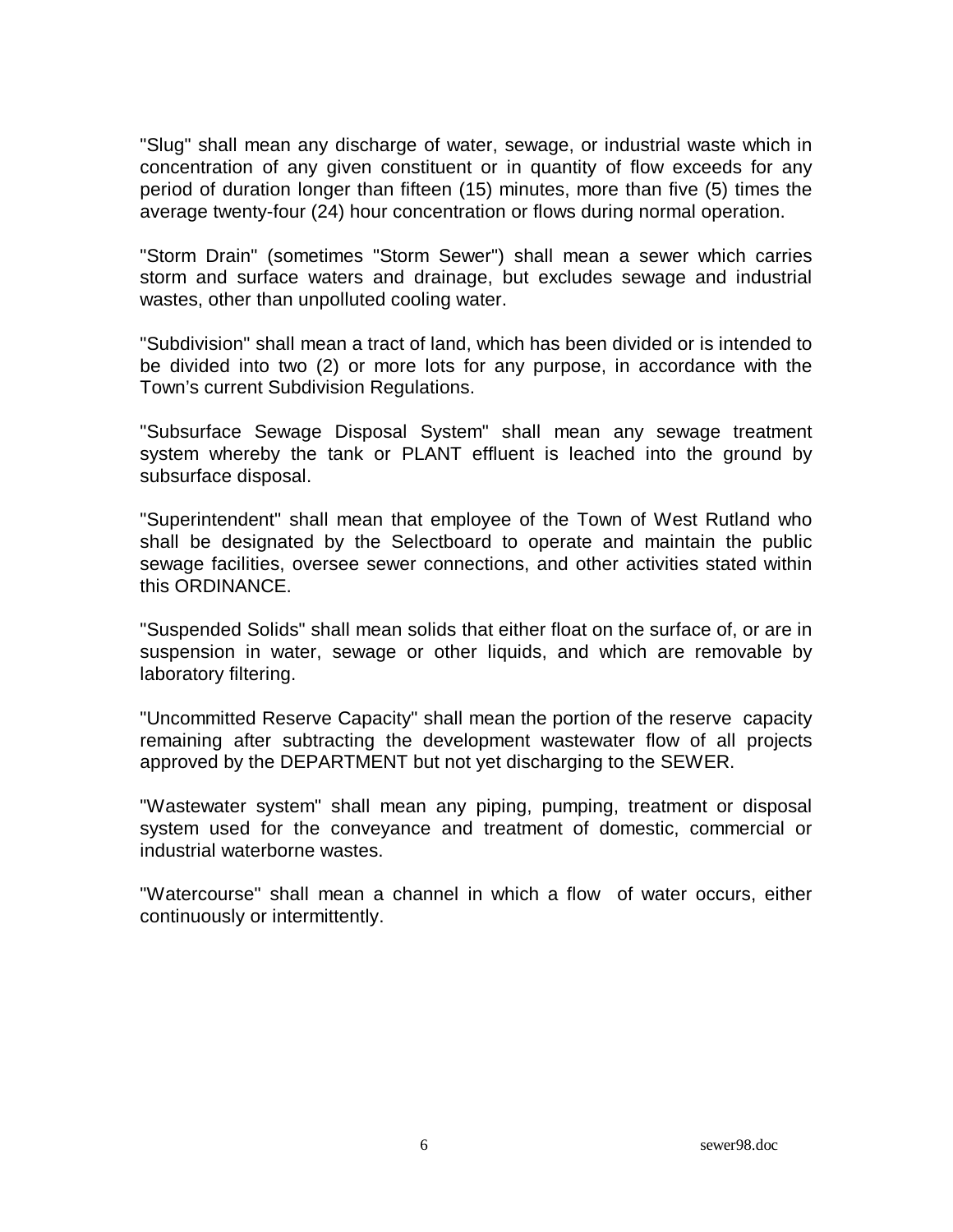### **ARTICLE 3**

### **Abbreviations**

 For the purpose of this ORDINANCE, the following abbreviations shall have the meaning ascribed to them under this ARTICLE. References to standards of the following organizations shall refer to the latest edition of same.

- ANSI shall mean American National Standards Institute.
- ASME shall mean American Society of Mechanical Engineers.
- **ASTM** shall mean American Society for Testing and Materials.
- AWWA shall mean American Water Works Association.

**NPC** shall mean National Plumbing Code.

CS shall mean Commercial Standards.

WEF Water Environment Federation

ppm shall mean parts per million.

mg/I shall mean milligrams per liter.

Degrees F shall mean degrees Fahrenheit.

Degrees C shall mean degrees Centigrade.

cm. shall mean centimeter.

m. shall mean meter.

sq.m. shall mean square meters.

l. shall mean liters.

kg. shall mean kilograms.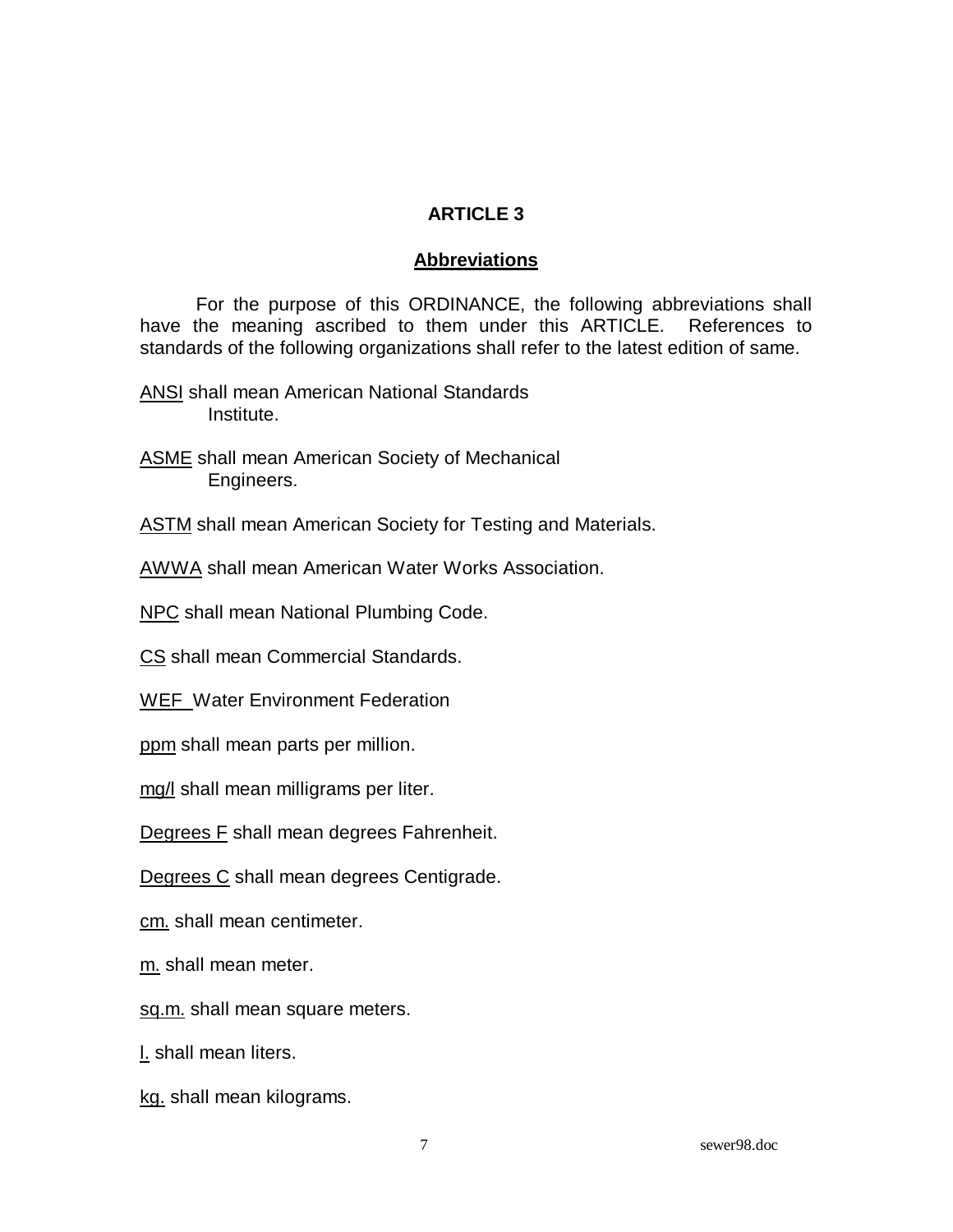g.p.d. shall mean gallons per day.

#### **ARTICLE 4 Public Sewers Use Requirement**

SECTION 1 - It shall be unlawful for any person to place, deposit or permit to be placed or deposited upon public or private property within the Town of West Rutland, or in any area under the jurisdiction of said BOARD, any human excrement or other objectionable waste.

SECTION 2 - It shall be unlawful to discharge to any natural outlet within the Town of West Rutland, or in any area under the jurisdiction of said BOARD, any sewage or other polluted waters, except where suitable treatment has been provided in accordance with the provisions of this ORDINANCE and the laws and regulations of the State of Vermont and the municipal sewage disposal ordinance for on-site sewage systems.

SECTION 3 - Except as hereinafter provided, it shall be unlawful to construct or maintain any privy vault, septic tank, cesspool leaching field or other facility intended or used for the disposal of sewage.

SECTION 4 - The owners of all houses, buildings or properties used for human occupancy, employment, recreation or other purpose situated within the Town of West Rutland and abutting on any street, alley or right-of-way in which there is located a public sanitary sewer of the Town of West Rutland, are hereby required, if sewage is generated, to install suitable toilet facilities therein and to connect such facilities directly with the proper public sewer in accordance with the provisions of this ORDINANCE, within forty-five (45) days after date of official notice to do so, provided that said public sewer is within one hundred feet of the building(s) requiring service. Installation of or repair to a private sewage system servicing a building located within one hundred feet of a public sewer is not permitted unless the BOARD finds that connection would cause extreme hardship and the private sewage system would meet all pertinent state and municipal rules.

SECTION 5 - In certain cases, with the availability of public sanitary sewers, the Board may order owners of abandoned private sewage systems to thoroughly and properly clean the abandoned system(s), as well as disinfect, and fill in or remove according to good sanitation practices. These activities may be done under the inspection and direction of the BOARD or their designee(s).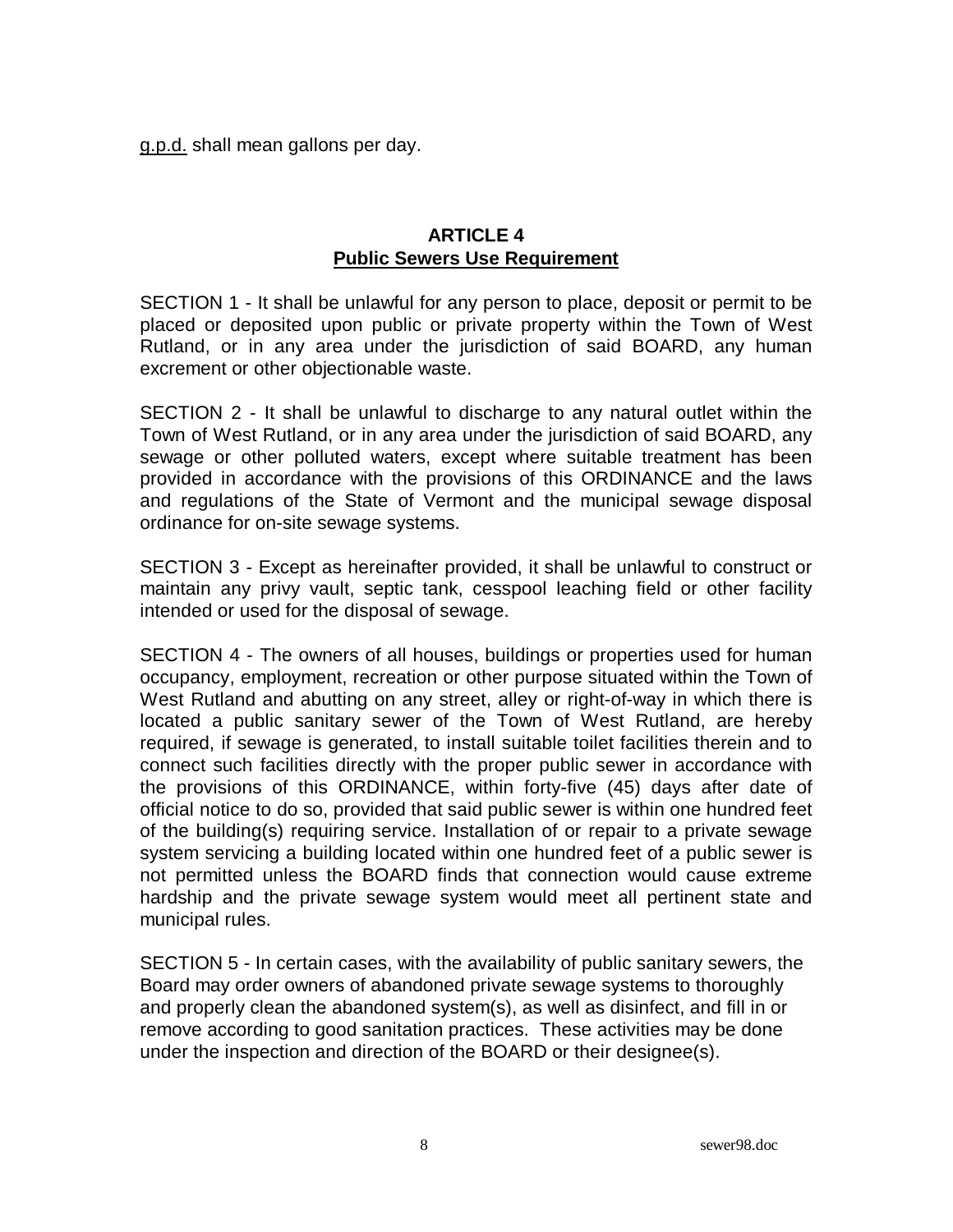#### **ARTICLE 5**

#### **Capacity Allocation and Connection**

#### **SECTION 1- Ownership & Permit**

 The Town of West Rutland owns and operates a sewage treatment and disposal PLANT (PLANT) and a sewage collection and transmission system (SEWERS) as defined in 24 V.S.A., SECTION 3501(6) and 3601. The PLANT has a permitted capacity, and is operated in accordance with a discharge permit issued by the Vermont Department of Environmental Conservation (DEPARTMENT) under authority granted in 10 V.S.A., Chapter 47. The board of sewage disposal commissioners (BOARD) is obligated by law to comply with conditions of that permit, and to operate and manage the PLANT and SEWERS as governmental functions under and pursuant to 24 V.S.A., Chapters 97 and 101.

#### **SECTION 2- Introduction to Reserve Capacity Allocation**

 The permitted capacity of the PLANT and SEWERS is the property of the Town of West Rutland. The uncommitted reserve capacity of the PLANT and SEWERS shall be allocated by the BOARD in the manner described below. This ordinance is adopted pursuant to the provisions of 24 V.S.A., SECTION 3625, in the manner provided in 24 V.S.A., Chapter 59 (or in the manner provided for in 24 V.S.A., Chapter 117), and shall not be construed as an abandonment or relinquishment of the authority or responsibility of the BOARD to regulate, control and supervise all means and methods of sewage collection, treatment and disposal within the Town of West Rutland, nor shall it be construed to impair or inhibit the ability of the Town of West Rutland's PLANT to contract with persons for the collection, transmission and treatment of sewerage.

 The Town of West Rutland has a design treatment capacity of 325,000 gallons per day and currently operates the treatment PLANT at an average of 229,250 gallons per day from "current users". At the time of the adoption of this ordinance committed reserve capacity equals 9,325 gallons and the uncommitted reserve capacity equals 86,425 gallons, these amounts are subject to change.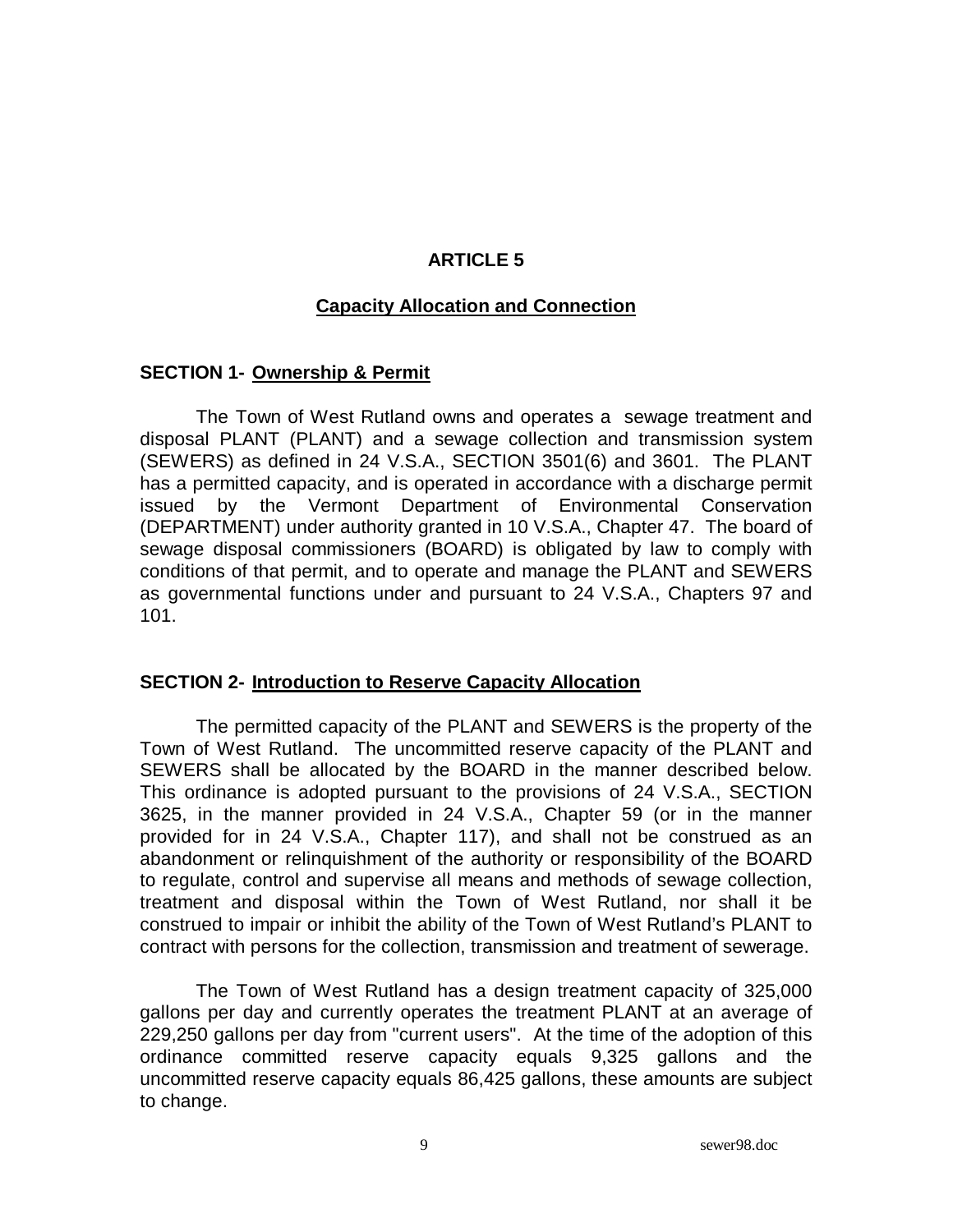### **SECTION 3- Reserve Capacity Allocation**

#### **SECTION 3.01- Allocation Flow Basis**

All allocations to projects shall be based on the applicant's wastewater flow basis. Any differential between actual flows and development wastewater flows that occurs is not available to the applicant for re-allotment to another project or a project expansion.

#### **SECTION 3.02- Allocation Priorities**

 Allocation of uncommitted reserve capacity shall comply with the following priority intended to govern the gross allocation of reserve capacity before the allocation principles are applied to specific projects.

Residential, commercial, institutional and industrial facilities existing within the sewer service area on the date of adoption of this ordinance which are required to be connected to the municipal sewer by the municipal sewer use ordinance, or by virtue of existing pollution from the facilities to waters of the State, or existing health hazard shall be entitled to first priority in allocation of uncommitted reserve capacity. New applicants within or outside the sewer service area shall have second priority of uncommitted reserve capacity provided that the development is in the best interest of the Town of West Rutland as determined by the BOARD.

In no instance shall any of the described customer categories, (i.e. residential, commercial, institutional and industrial) be allocated more than 75% of the annual allocation in any given year.

#### **SECTION 3.03- Allocation Principles**

 Subsequent to application of the allocation priority, uncommitted reserve capacity in the PLANT may be allocated to specific projects according to the following procedure:

a) Once sewer use applications have been returned to the municipal office and marked with the time and date by the person receiving the application, the **Board or the Board's municipal designee** may review the applications on a first come, first serve basis. The total remaining uncommitted wastewater reserve capacity shall be allocated by the **Board or its municipal designee,** in a manner consistent with the Town's allocation priorities. The total uncommitted reserve capacity shall be determined each 6 months and committed reserve shall be continuously recorded and updated for use in allocation decisions.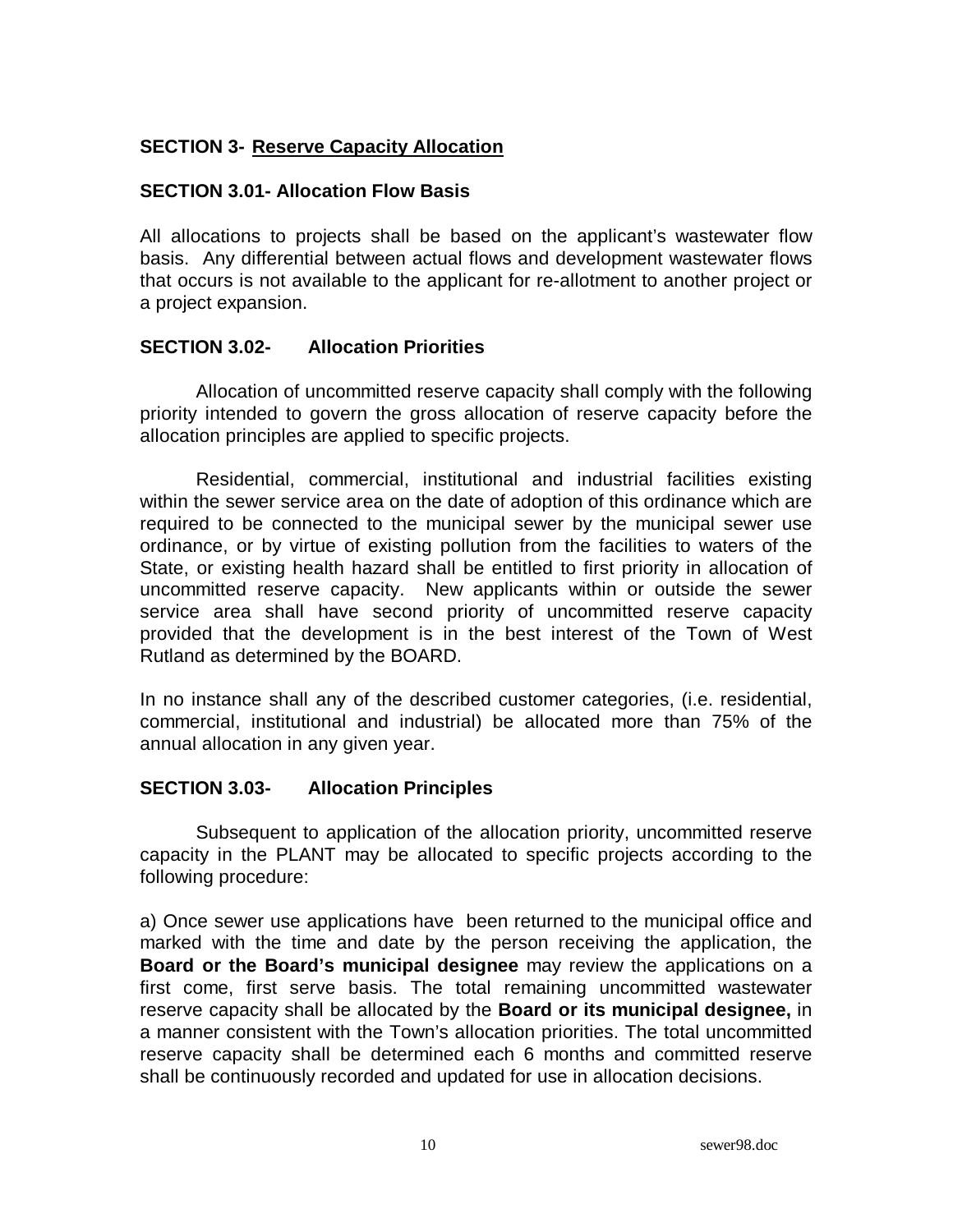b) **Municipal Designee for Allocation Process.** In order to process small allocation request(s) in a timely manner, the Board may authorize its municipal designee to review applications for "500 g.p.d. or less" allocation capacity on a first come, first serve basis. The municipal designee shall have the authority to allocate remaining uncommitted wastewater reserve capacity for same application(s), not to exceed 500 g.p.d. allocation per application.Those aggrieved by an allocation decision of the designee, may appeal his or her decision in writing to the BOARD within 30 days.

c) **The BOARD or its Municipal Designee** retains the right to review applications and make allocations on other than a first come first serve basis if they find such action is in the municipality's best interest.

### **SECTION 3.04- Application for Allocation**

 Owners (also referred to herein as "applicants") wishing to use the PLANT and SEWERS shall apply to the BOARD, or its municipal designee, on a form prescribed by the BOARD. Such application shall:

a) Be accompanied by a calculation of the applicant's wastewater flow to be generated by the project/development;

b) Include calculations for the volume, flow rate, strength and any other characteristics determined appropriate by the BOARD;

c) Unless waived by the BOARD all calculations required in (a) and (b) above for developments generating over 1000 g.p.d. shall be certified by a Vermont registered professional engineer.

d) Be accompanied by plans and specifications for the construction of building sewers (from the buildings to municipal sewers) and any municipal sewer extensions, including pump stations, required to service the development prepared by a Vermont registered engineer. This requirement to submit plans and specs may be waived by the BOARD until final connection approval.

e) Include payment of fee as set forth in fee schedule.

### **SECTION 3.05- Preliminary Allocation Approval Requirements**

 Upon receipt of an acceptable application and supportive documents, the BOARD, or its municipal designee, may make preliminary approval of uncommitted reserve capacity/allocation upon making affirmative findings that: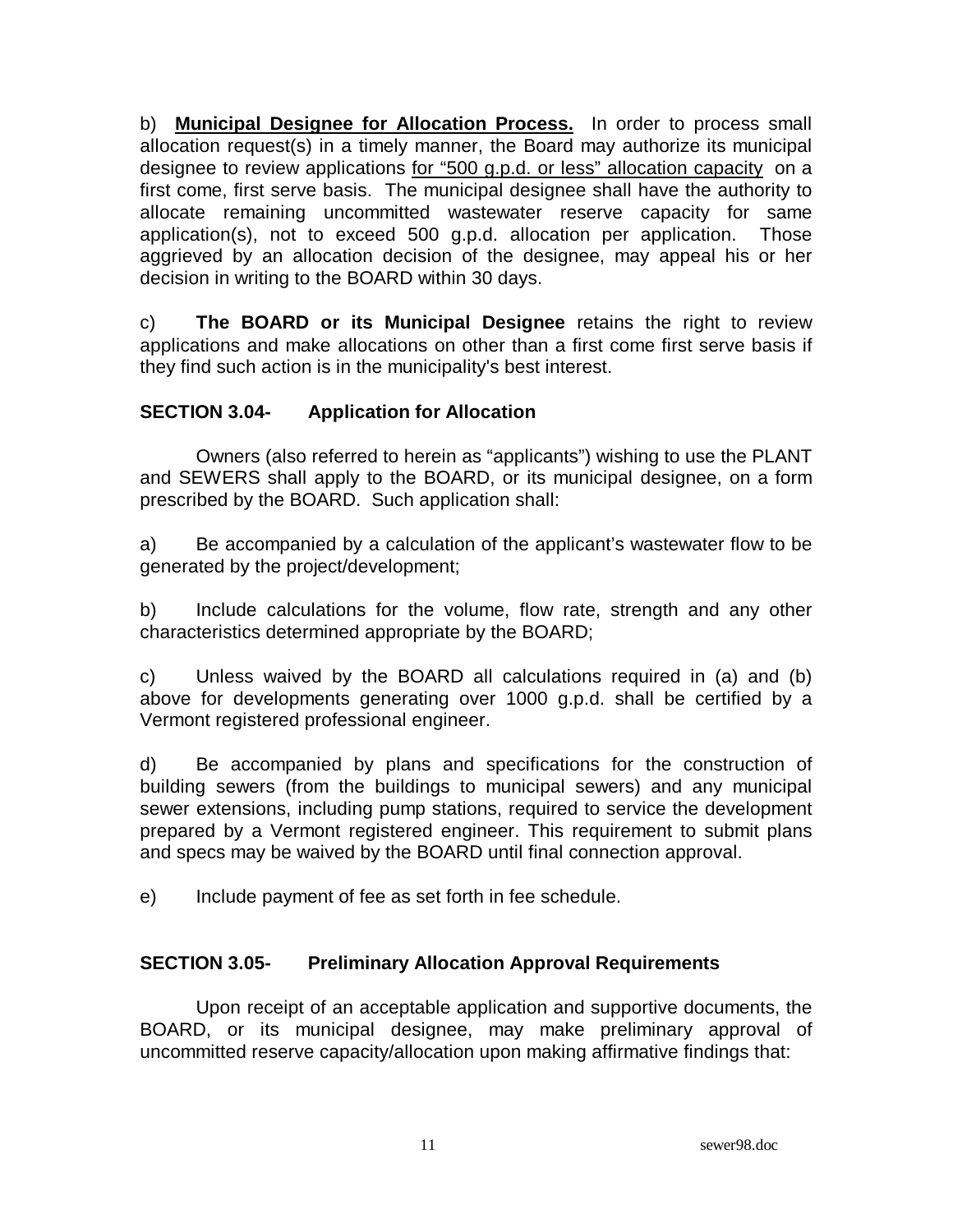a) The proposed wastewater is of domestic, sanitary origin and that there is sufficient uncommitted reserve capacity to accommodate the volume and strength of the proposed connection;

b) The proposed wastewater is not of domestic sanitary origin and that sufficient evidence has been presented by the owner to demonstrate that the flow and character of the wastewater is compatible with the proper operation of the PLANT and SEWERS and that the proposed wastewater shall not alone or in combination with other wastes cause a violation of the discharge permit, pass through the PLANT without treatment, interfere or otherwise disrupt the proper quality and disposal of PLANT sludge or be injurious in any other manner to the PLANT or SEWERS and that there is sufficient uncommitted reserve capacity to accommodate the strength and volume of the proposed development;

c) The proposed use of wastewater capacity complies with the allocation priorities and principles and is not in conflict with any other enactment adopted by the BOARD or municipality.

# **SECTION 3.06- Conditions of Preliminary Allocation Permit Approval**

 The BOARD, or its municipal designee, after making the approval findings above, may issue a preliminary wastewater allocation permit, which approval shall be a binding commitment of capacity to the applicant contingent on compliance with any conditions attached to the preliminary permit and the subsequent issuance of a final allocation permit. The preliminary allocation permit conditions shall include:

a) Specification of the period of time during which the interim connection approval shall remain valid for one year. The Board may issue time extension(s) upon the request of the owner.

b) Incorporation of specific conditions which must be fulfilled by the applicant to maintain validity of the preliminary allocation approval.

c) Provision for revocation by the action of the BOARD on failure of the owner to fulfill requirements of the preliminary allocation approval.

d) Specification that the recipient of the preliminary allocation approval may not transfer, by any means, the preliminary allocation approval to any other person or connect to the SEWERS.

### **SECTION 3.07- Final Allocation Permit Approval Requirements**

 Prior to final allocation approval, the following requirements shall be met by the owner: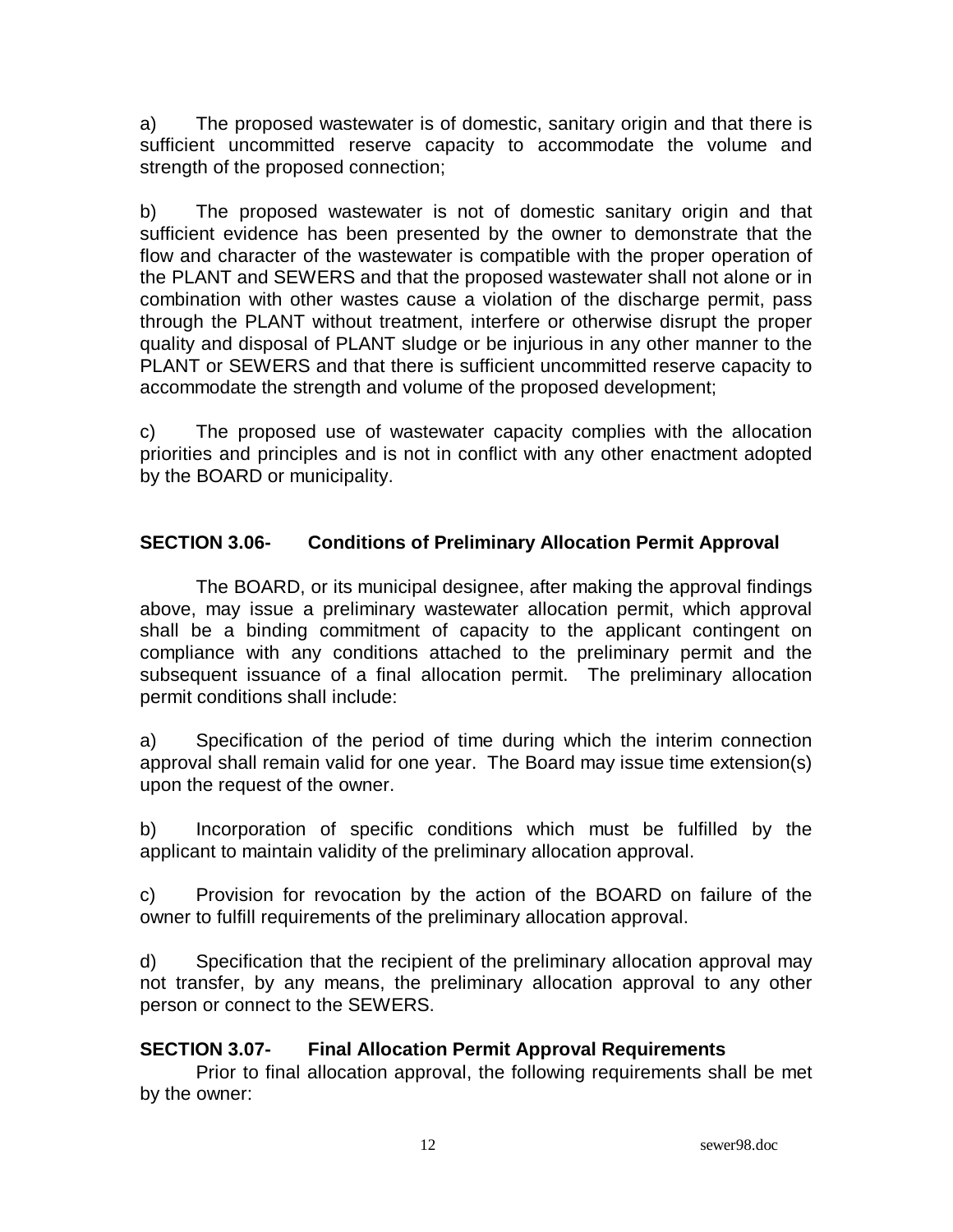a) Applicable local, State and Federal permits have been secured for the development/project;

b) **Allocation fees and other local fees or taxes set by the BOARD, have been paid in full to the Town of West Rutland.** Allocation fees shall be partially based on the volume and strength of the proposed wastewater flow. The Board shall establish the fee schedule.

c) **Financial hardship case**. The due date for allocation fees may be extended by the Board, if the owner displays an inability to pay the allocation fees at the time of application. Said applicant may file its request in writing to the Board, for Board review. **All allocation and connection fees, however, shall be paid by the owner prior to sewer connection.**

d) The owner's "plans and specs" for connection to and, if necessary, extension of the municipal SEWERS are acceptable to the BOARD, as presented by the applicant.

# **3.08) Final Allocation Permit Approval Conditions**

A final allocation permit is an agreement between the Town of West Rutland and the Owner/applicant. The Owner who is issued the final allocation permit does not own the capacity and forfeits all rights to capacity if preliminary and final allocation permit conditions are not met.

The BOARD, or its municipal designee, on making affirmative findings that all conditions of the preliminary allocation approval prerequisites in SECTION 3.07 of this article have been fulfilled shall issue the final wastewater allocation permit, which may be conditioned as follows:

a) The permit shall specify the allowed volume, flow rate, strength frequency and any other characteristics of the proposed discharge determined appropriate by the BOARD.

b) The capacity allocation is not transferable to any other person or project unless requested by the original applicant and approved by the BOARD.

c) Incorporation of specific conditions which must be fulfilled by the applicant to maintain validity of the final allocation approval.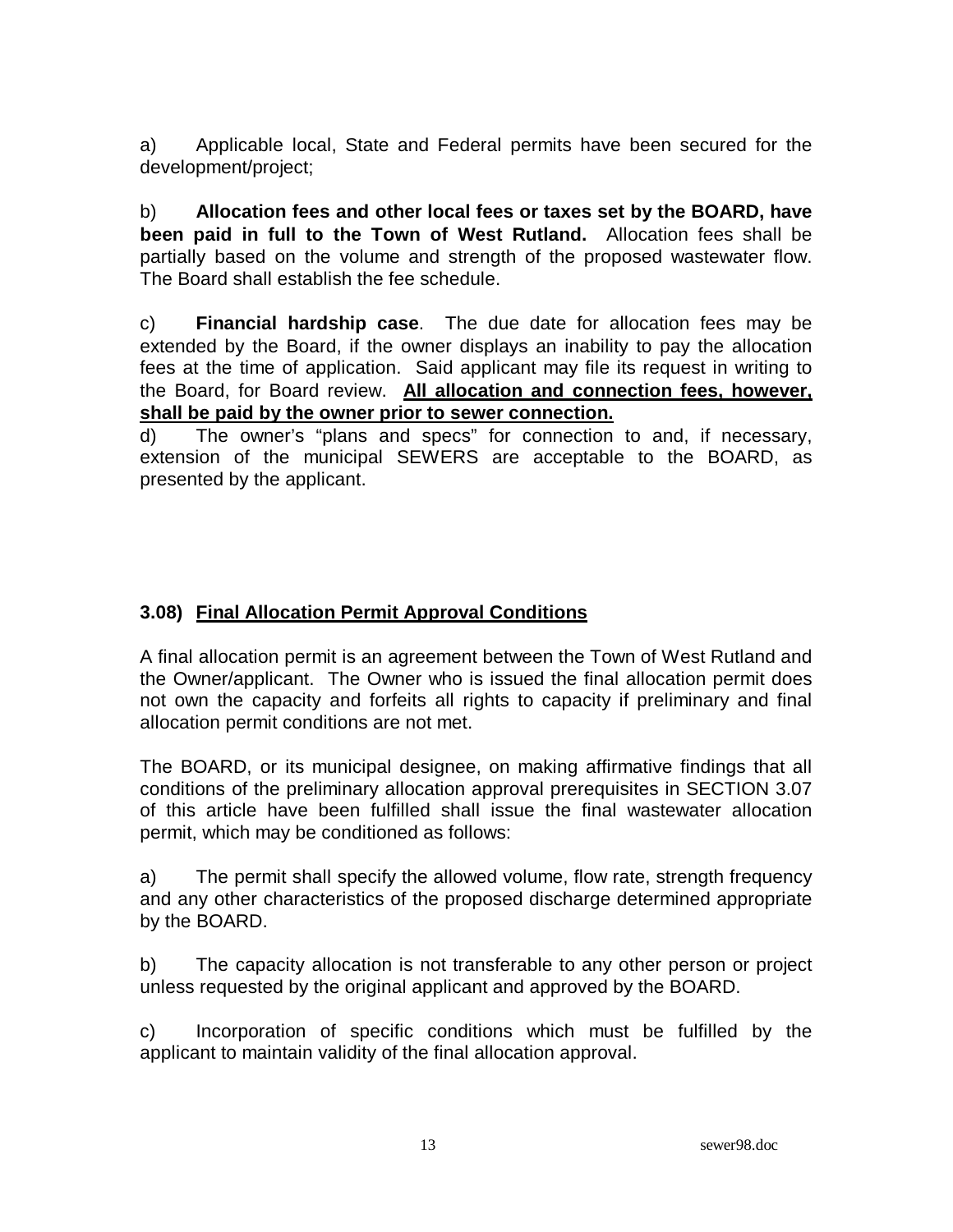d) Provision for revocation by the action of the BOARD on failure of the owner to fulfill requirements of the final allocation approval.

e) Capacity allocated in conjunction with the final allocation permit for building development shall revert to the municipality if the permit recipient has failed to "initiate construction" within one year of the issued date on the final wastewater allocation permit.

f) The final allocation permit shall expire two years from the date of its issuance. A revised development plan and sewer use application may be approved by the BOARD, or its municipal designee, in the same manner as the original. Such revised plans must also be approved under local bylaws and by the applicable State Laws and Regulations. If the BOARD, or its municipal designee, approves a revised sewer use application, it may issue a revised Final Allocation Permit with reduced or increased capacity allocation determined in accord with the allocation priorities and principles. Where reduced capacity is granted in a revised allocation permit, the unused capacity shall revert to the Town of West Rutland. The BOARD shall determine the amount of unused capacity returned. With any approval of a revised allocation and allocation permit the BOARD may consider extension of the original two year allocation permit expiration date.

 If a permit expires after two years or after any extension of time provided by the BOARD, the unused portion of the committed capacity allocation at the time of expiration shall revert to the municipality and **there shall be no refund** of allocation, permit or other fees paid.

 Regardless of the permit expiration period above the BOARD may extend the final wastewater allocation permit expiration date over a longer period if this action is in the municipality's best interest.

g) For subdivision projects the permit holder of a proposed subdivided parcel must indicate the development planned for each lot. If all prerequisites defined for final allocation approval herein are met, final allocation permits shall be issued to the subdivision owner for each lot with a specific reserve capacity allocation associated with the proposed development. These final allocation permits shall expire after two years from the date of preliminary issuance unless the developer has sold the lot for development or has completed construction in accord with the approved development plan. The expiration at two years from original issuance shall not be modified by any revisions to the subdivision or development plan subsequent to the preliminary approval. The BOARD shall then notify the Vermont Agency of Natural Resources of the expired subdivision Allocation Permit.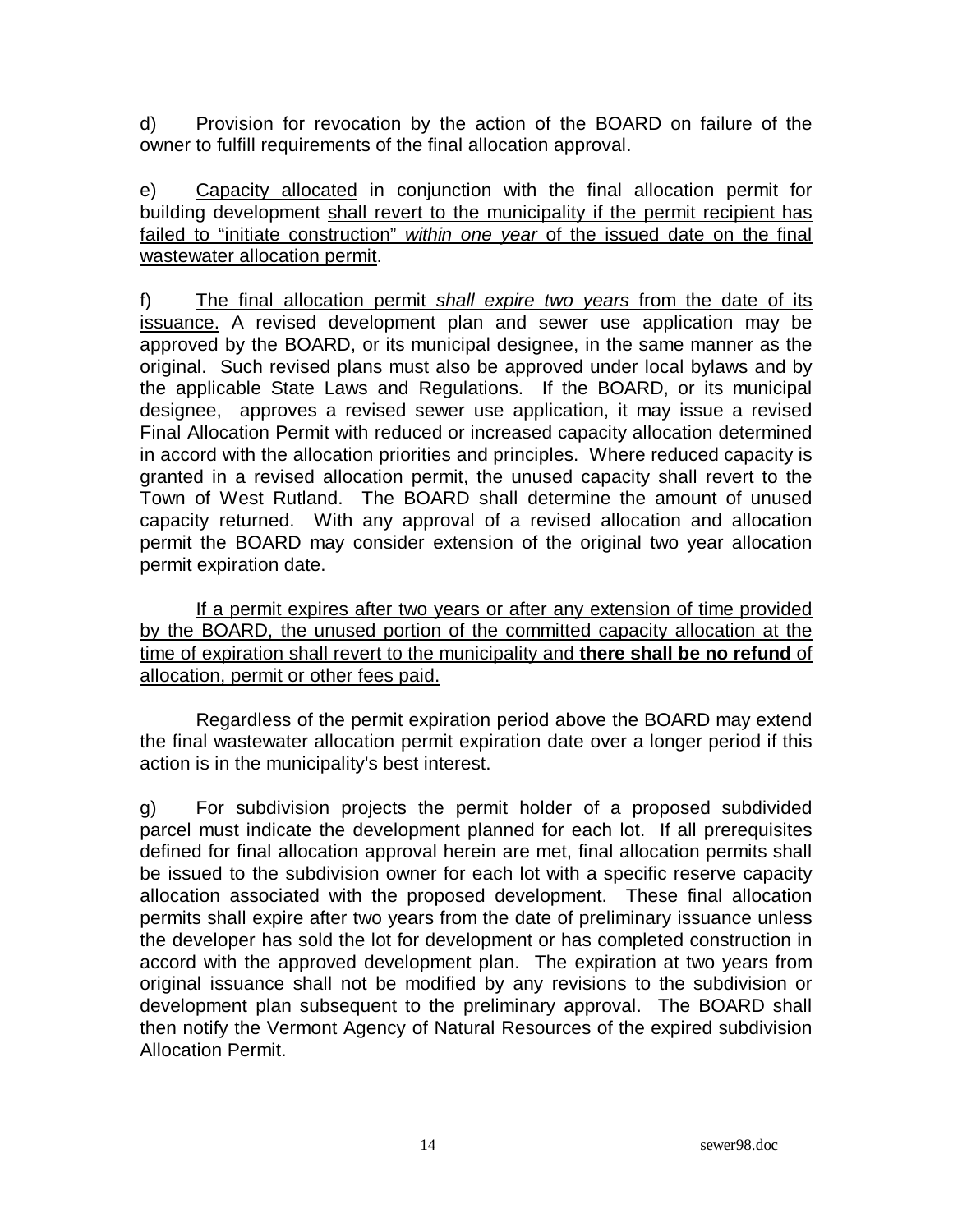The reserve capacity allotted to lots that are either unsold or do not have building construction completed at the time of permit expiration two years shall revert to the municipality without refund of any fees paid. Reserve capacity shall also revert to the municipality from any reductions made to the development wastewater flow planned for each lot subsequent to preliminary approval.

 The applicant shall file the final allocation permits in the land records of the (municipality) along with copies of all fees paid and reference to the location of the approved connection plans and specifications. When the owner of a subdivision sells individual lots within the two year time frame, the final allocation permit shall transfer when the property transfers and the new owner becomes bound to comply with all permits issued and the plans and specifications for connecting the municipal SEWERS. The transferred permit shall be considered a new final allocation permit issued on the date of property transfer and the constraints of this Ordinance shall apply to this permit. The permit shall expire as provided in this Ordinance.

## **SECTION 3.09- Transfer of Allocation**

a) Initially reserve capacity is allocated by the BOARD, or its municipal designee, to a specific applicant, project and parcel of land, however, the allocation does not run solely with the land during project completion.

b) The capacity allocation belongs to the Town of West Rutland and is not transferable until the project/building/ development is constructed and connected to the main sewer line. The transfer of the capacity allocation is prohibited unless approved in writing by the BOARD at the original owner's request.

c) The BOARD may approve transfer of capacity from one project to another and one owner to another provided the new project and owner meets all the requirements for the final connection approval originally issued and the original owner requests such transfer.

### **SECTION 4- Connection Permit Approval Requirements**

a) The construction of the connection and, if necessary, the municipal SEWER extension, must be overseen to assure compliance with the plans and specs and good construction practice in a manner acceptable to the BOARD.

b) The Superintendent shall be notified at least five business days in advance of any proposed sewer connection authorized by a connection permit for an inspection. The connection to the municipal sewer shall not be performed unless the Superintendent is present and shall not be covered until approved by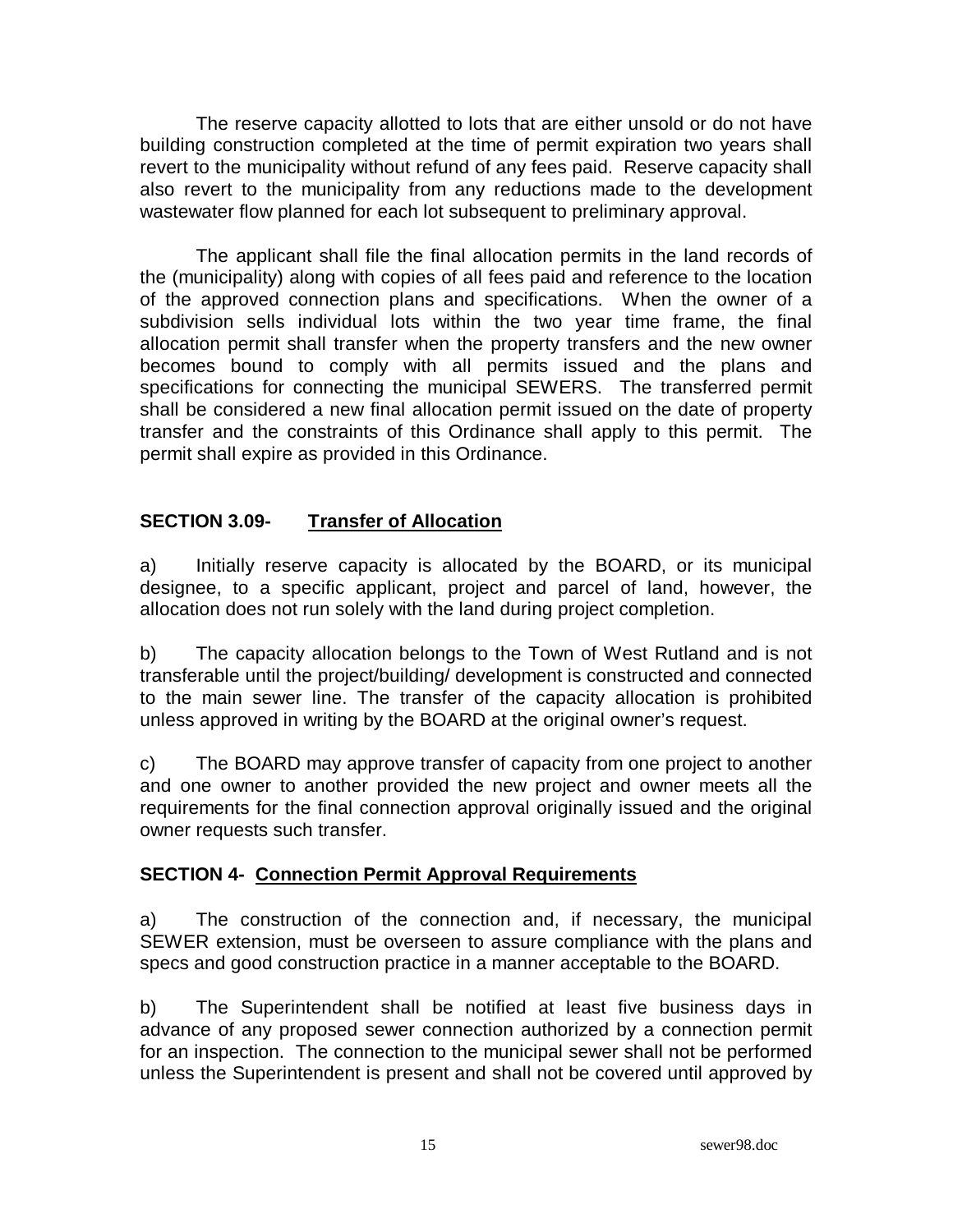the Superintendent. Additional constraints may be found in the Sewer Ordinance, where applicable.

The Superintendent shall have the authority to inspect activities pertaining to the construction of the house connection, building sewer and any other related facilities, such as grinder pumps, or pump stations, that may affect the Public Sewage System. Given the nature of the connection or extension project, the Board may contract engineering services for consultation and inspection services during construction, at the expense of the applicant.

c) Connection fees are set by the BOARD and have to be paid in full to the Town of West Rutland, prior to granting connection approval.

## **SECTION 4.01- Authority to Require Connection**

Nothing herein shall be construed as limiting or impairing the authority of the Town of West Rutland or its BOARD to require connections to the PLANT and SEWERS under the general laws of the state or local ordinances.

## **ARTICLE 6**

## **Building Sewers, Sewer Mains, and Connections**

SECTION 1 - No unauthorized person shall cover or uncover, make any connections with or opening into, use, alter or disturb any public sewer or appurtenance thereof without first obtaining a sewer permit from the BOARD, or its municipal designee. Any person proposing a new discharge into the system or a substantial change in the volume or character of pollutants that are being discharged into the system shall notify the BOARD and obtain a written sewer permit from the BOARD at least forty-five (45) days prior to the proposed change or connection. No such change or connection shall be made without the written permit from the BOARD, or its municipal designee.

SECTION 2 - There shall be three (3) classes of public sewer connection permits: (1) for residential, (2) for commercial and (3) for service to establishments producing industrial wastes. In any case, the Owner, or owner's agent, shall make application on a special form provided by the BOARD. The permit application shall be supplemented by any plans, specifications or other information considered pertinent in the judgment of the BOARD.

SECTION 3 - All costs and expenses related with the installation and connection to a public sewer shall be borne by the Owner. The Owner shall indemnify the municipality from any loss or damage that may be caused directly or indirectly by the installation of the sewer connection. The connection fees shall be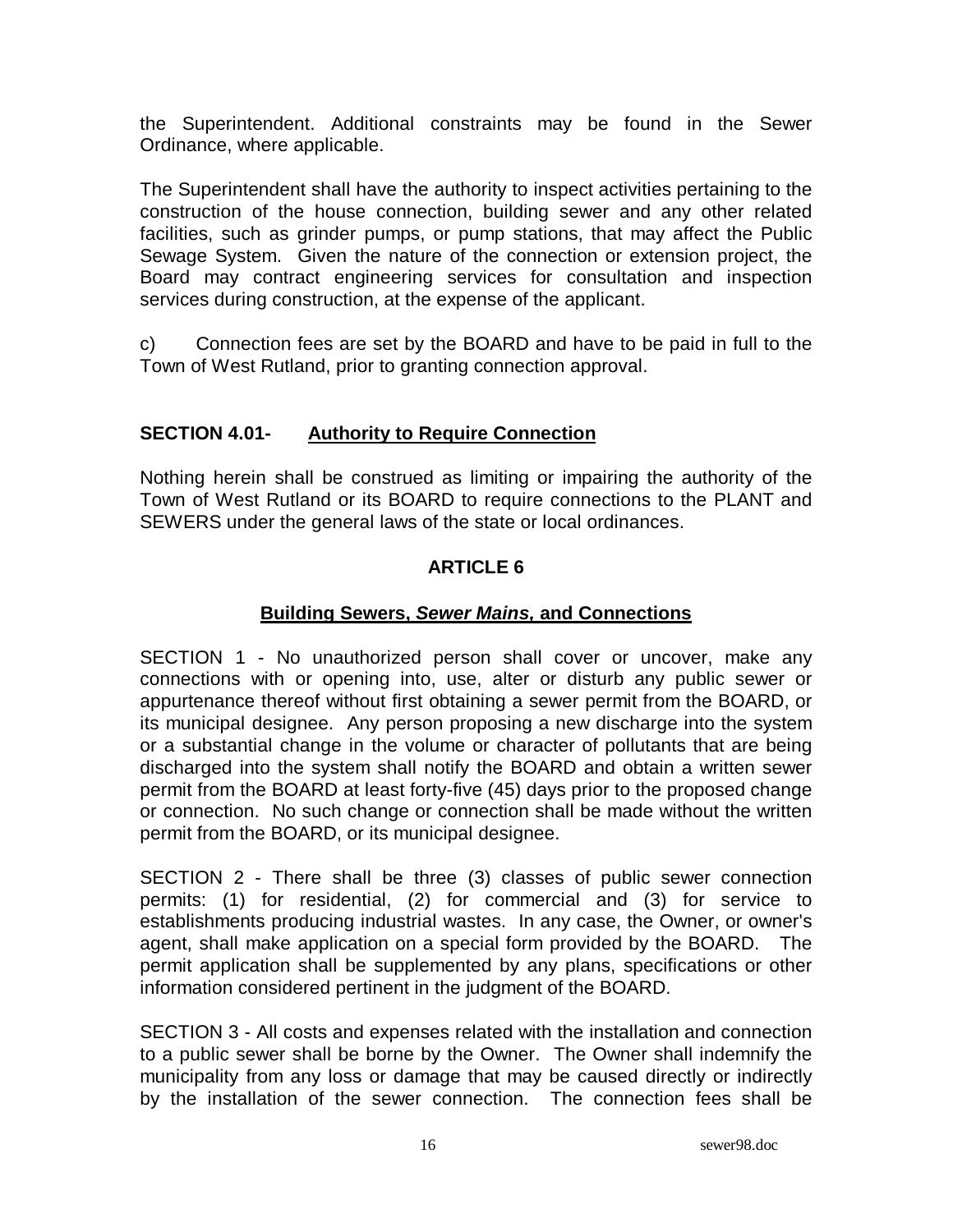determined by the BOARD. All fees shall be made payable to the Town of West Rutland.

SECTION 4 - A separate and independent sewer connection shall be provided for every building except where one building stands at the rear of another on an interior lot and no private sewer is available or can be constructed to the rear building through an adjoining alley, courtyard, or driveway, in which case the building sewer from the front building may be extended to the rear building and the whole considered as one sewer connection. Use of private sewage facilities which accept and convey flow from more than one building may not be used except when found, on examination and test by the BOARD, to be in satisfactory condition and meeting all requirements of this ORDINANCE. The burden of proof and all expenses incurred by the BOARD to determine the condition and adequacy of the private sewer shall be borne by the Owner of said private sewer.

SECTION 5 - The BOARD may require the Owner of a project or developer to install a water meter so recorded flow can be used to determine the yearly wastewater charge. Water saving fixtures or equalization tanks may be required by the BOARD for projects/buildings and developments connecting to the sewer system.

SECTION 6 - Old building sewers may be used in connection with new buildings only when they are found, on examination and test by the BOARD, or its municipal designee, to meet all requirements of this ORDINANCE.

SECTION 7 - The size, slope, alignment, materials of construction of a building sewer, and the methods to be used in excavating, placing the pipe, jointing, testing, and backfilling the trench, shall all conform to the requirements of the building and plumbing code or other applicable rules and regulations of the Town of West Rutland and the State of Vermont. In the absence of code provisions, or in amplification thereof, the materials and procedures set forth in appropriate specifications of the ASTM and the latest edition of the WPCF Manual of Practice No. 9 shall apply.

SECTION 8 - The connection of the building sewer to the public sewer shall conform to the requirements of the building and plumbing code or other applicable rules and regulations of the Town of West Rutland and the State of Vermont or the procedures set forth in appropriate specifications of the ASTM and the latest edition of the WPCF Manual of Practice No. 9. All such connections shall be made gas tight and water tight. Any deviation from the prescribed procedures and materials must be approved by the Superintendent before installation.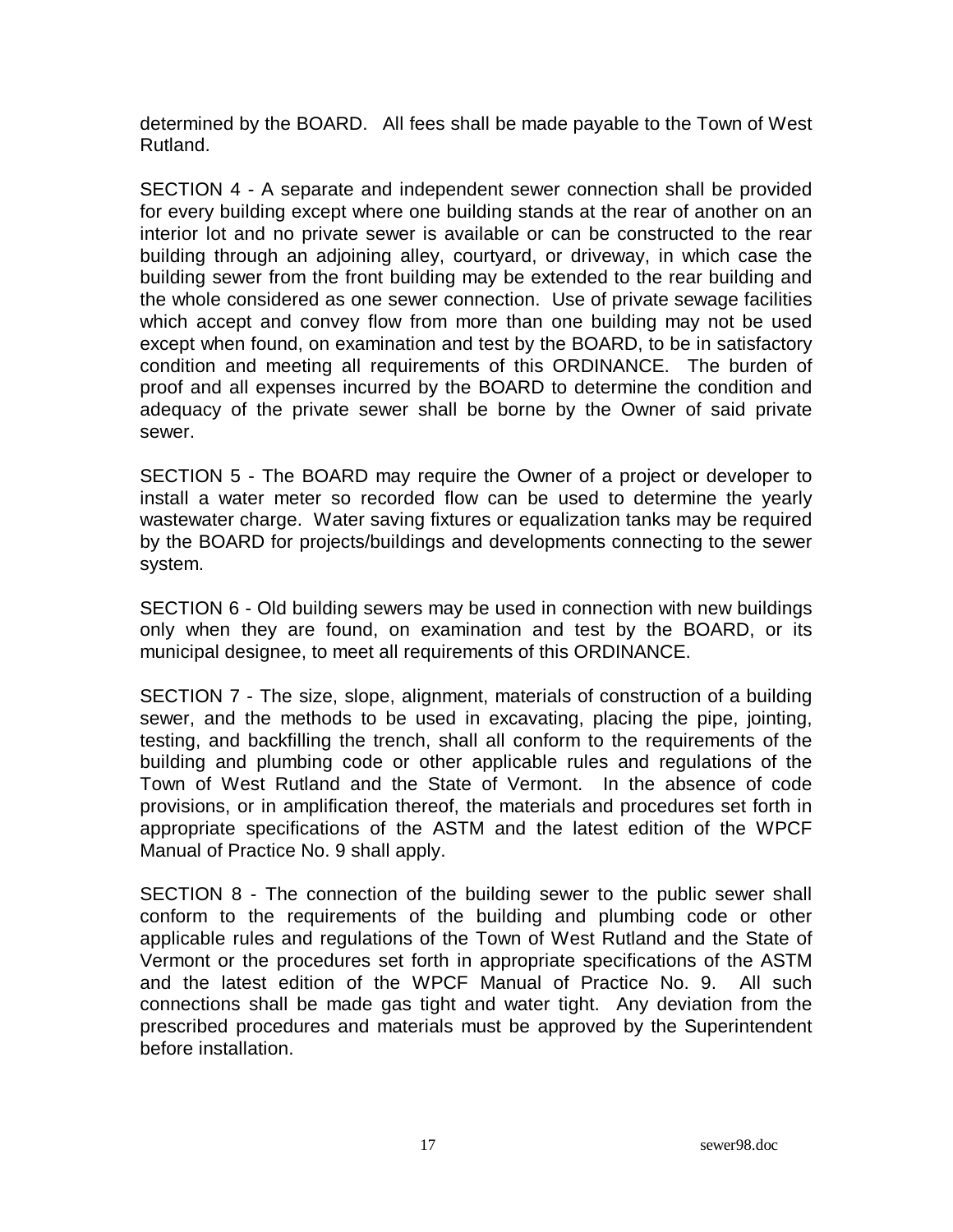SECTION 9 - Prior to any connection to the house connection "Y" or to the main sewer, the Superintendent shall be given at least 5 business days notice in order that he or she may inspect such work. If the Superintendent has not been properly notified, he or she may require the completed work to be uncovered for examination, with the approval of the BOARD or its municipal designee, at the Owner's expense.

SECTION 10 - The diameter of the building sewer shall not be less than four (4) inches (10.2 cm). The building sewer shall be laid on a uniform grade, wherever practicable, in a straight alignment, of at least one-fourth (1/4) of an inch per foot (2%). Where, in special cases, a minimum grade of one-fourth (1/4) inch per foot cannot be maintained, a grade of one-eighth (1/8) inch per foot (1%) may be permitted, but only after the BOARD give their written approval for the specific connection.

SECTION 11 - Whenever possible, the building sewer shall be brought to the building at an elevation below the basement floor. No building sewer shall be laid parallel to or within three (3) feet (91.4 cm) of any bearing wall which might thereby be weakened. The depth shall be sufficient to afford protection from frost. The building sewer shall be laid at uniform grade in the direction from the main sewer to the building and in a straight alignment insofar as possible. Change in direction shall be made only with properly curved pipe and fittings with suitable clean-outs or flush holes as described in SECTION 18 of this Article.

SECTION 12 - In all buildings in which the house plumbing is too low to permit gravity flow to the public sewer, sanitary sewage to be carried by such sewer shall be lifted by approved artificial means and discharged to the building sewer. Such lifting devices shall be located outside the building foundation and have no access or ventilation through the building.

SECTION 13 - No person shall make connection of roof downspouts, exterior foundation drains, areaway drains, cellar drains, basement sumps, or other sources of surface runoff or groundwater to a building sewer which, in turn, is connected directly or indirectly to a public sanitary sewer. All such connections which exist shall be disconnected by the Owner, at his expense, by no later than the date of when this ordinance takes effect, or within thirty (30) days upon receipt of notification by the BOARD, or its municipal designee.

SECTION 14 - When installing the building sewer, the trenches shall be dug in a careful manner and properly sheathed where required. The excavated materials shall be placed in a separate pile from road materials and shall be piled in a compact heap so placed as to cause the least possible inconvenience to the public. Proper barricades and lights must be maintained around the trench to guard against accidents.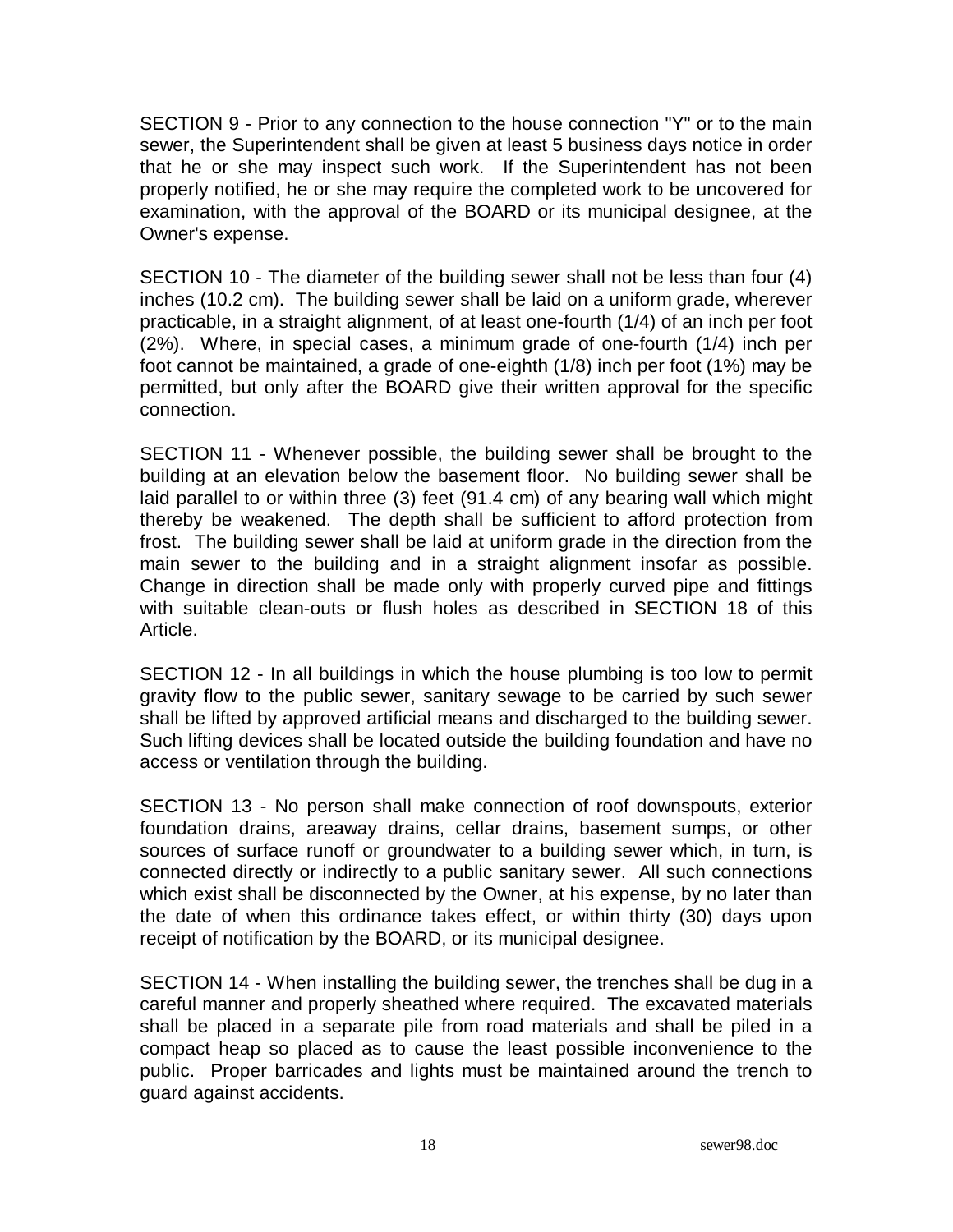SECTION 15 - In backfilling, the material under, around and for two (2) feet (61 cm) immediately over the pipe shall be selected so it contains no stones capable of damaging the installation. This must be carefully tamped, the balance of the trench to be backfilled in a workmanlike manner, tamping and filling in eight (8) inch (20.3 cm) layers so as to avoid excessive settlement. When the trench has been filled to the proper height, the road material is to be replaced and heavily tamped or rolled.

SECTION 16 - Where the trench is excavated in rock, the rock must be carefully excavated to a depth of six (6) inches (15.2 cm) below the bottom of the sewer and the trench brought to the proper elevation with gravel or other material satisfactory to the Superintendent. The remainder of the trench must be backfilled with suitable material as described in SECTION 15 of this Article.

SECTION 17 - Where subsurface-soil conditions warrant, special precautions must be taken as may be directed by the Superintendent. In quicksand, all pipes must be laid out on pressure treated planking two (2) inches (5.1 cm) thick by at least six (6) inches (15.2 cm) wide.

SECTION 18 - The connection of the building sewer to the main sewer shall be made at the house connection at the property line or, if no house connection exists, connection shall be made at the nearest available "Y" connection on the main sewer. The Superintendent shall designate the position of the end of the house connection at the property line or the "Y" connection on the main sewer, whichever is appropriate. If it becomes necessary to cut into the main sewer, when no other source of connection is available, then such connection shall be made as directed by and under the supervision of the Superintendent. The dead-ends of all pipes not immediately connected with the house plumbing system must be securely closed by a water-tight cover of imperishable material and properly marked and located.

SECTION 19 - The use of clean-outs on the building sewer shall be made by installing a "Y" and one-eighth (1/8) bends. The clean-outs shall ordinarily be installed at the point of connection between the building sewer and the outside part of the house plumbing system, at all curves on the building sewer and on the straight part of the house sewer to the main sewer. The clean-out shall be brought up from the building sewer to four (4) inches (10.2 cm) below ground level and properly capped. Locations of all clean-outs shall be recorded and turned over to the BOARD, or its municipal designee. Where the distance from the building to the point of connection at the main sewer is less than fifty (50) feet (15.2 m), at least one (1) clean-out twenty (20) feet (6.1 m) from the house shall be provided. Clean-outs shall be of the same diameter as the building sewer.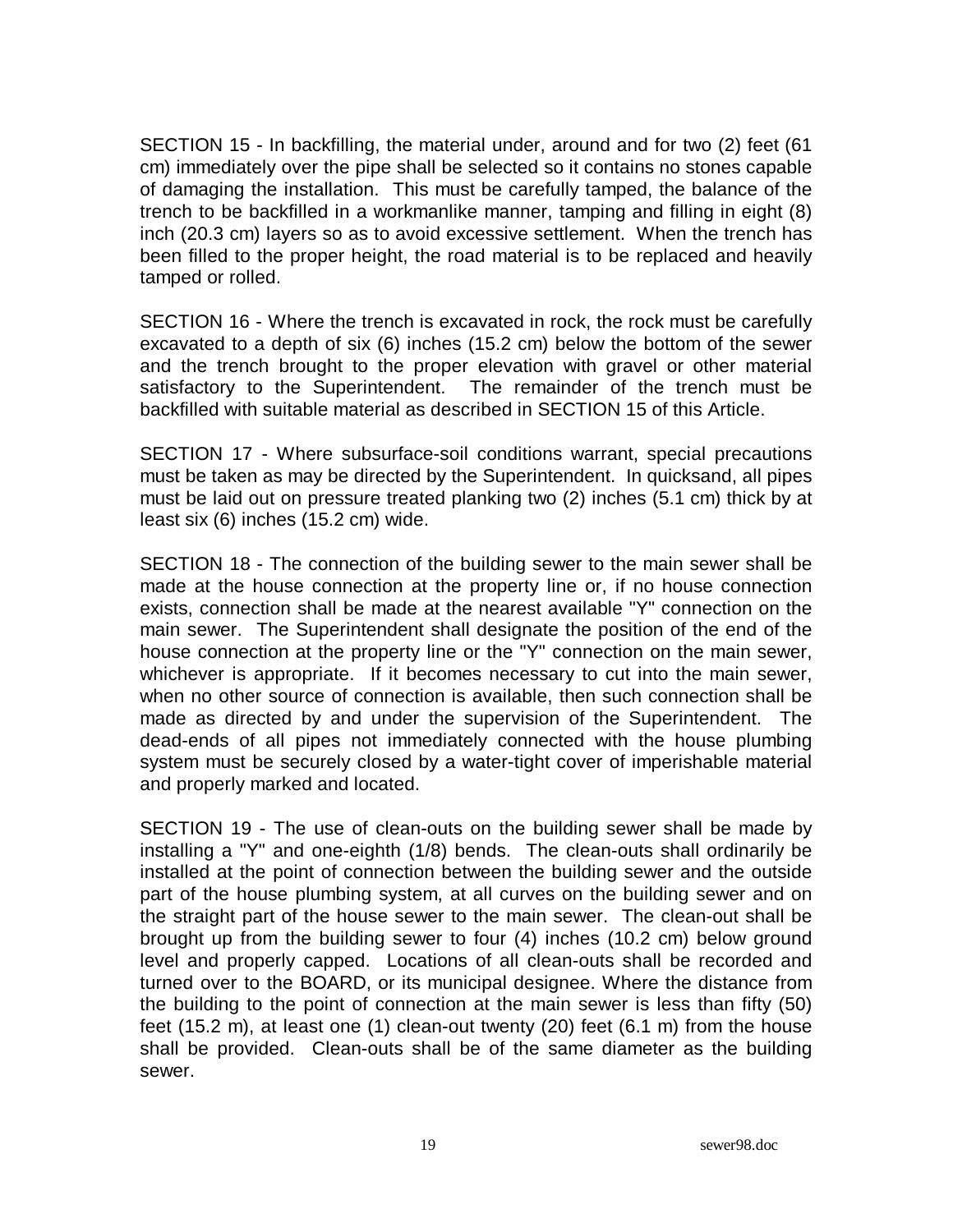SECTION 20 - Before any portion of an existing building sewer or the house plumbing system outside of the building is connected to the main sewer, the Owner shall prove, to the satisfaction of the BOARD, or its municipal designee, that it is clean and conforms in every respect to this ORDINANCE and all joints are gas tight and water tight.

SECTION 21 - Where pipe is installed for building sewers, such work shall be performed by a licensed plumber.

SECTION 22 - The BOARD, or its municipal designee, with the option to obtain a contractor, shall apply appropriate tests to the pipes at the owner's expense. The plumber and/or contractor, at their own expense, shall furnish all necessary tools, labor, materials and assistance for such tests and shall remove or repair any defective materials when so ordered by the BOARD, or its municipal designee.

SECTION 23 - Any person performing work on public property, or in the public Right of Way, for the purpose of installing a building sewer shall file with the BOARD, or its municipal designee, evidence of adequate insurance coverage for liability and property damage. Minimum amounts of coverage shall be established by the BOARD.

SECTION 24 - All work shall be adequately guarded with barricades, lights and other measures for protection to the public from hazard. Streets, sidewalks, curbs and other public property disturbed in the course of the work shall be restored in a manner satisfactory to the Superintendent and other authorities having jurisdiction.

SECTION 25 - The Contractor shall not block any driveway, street or road at any time without permission of the BOARD, or its municipal designee, and other controlling agencies. Every effort shall be made to permit the movement of vehicular traffic at all times.

Whenever it becomes necessary to cross or interfere with roads, walks or drives, whether public or private, the Contractor shall maintain, at his own expense and subject to the approval of the Superintendent, safe bridges or other means of egress.

SECTION 26 - MAINTENANCE - Maintenance of all private sewage facilities including, but not limited to, (1) house plumbing systems, (2) building sewers to the main sewer, (3) house connections, (4) sewers and (5) appurtenances shall be the responsibility of the Owner, at his or her expense. The Owner shall be solely responsible for continually maintaining such facilities in satisfactory operating condition. Maintenance shall include, but not be limited to, (1) maintaining flow, (2) clearing obstructions, (3) maintaining all joints gas and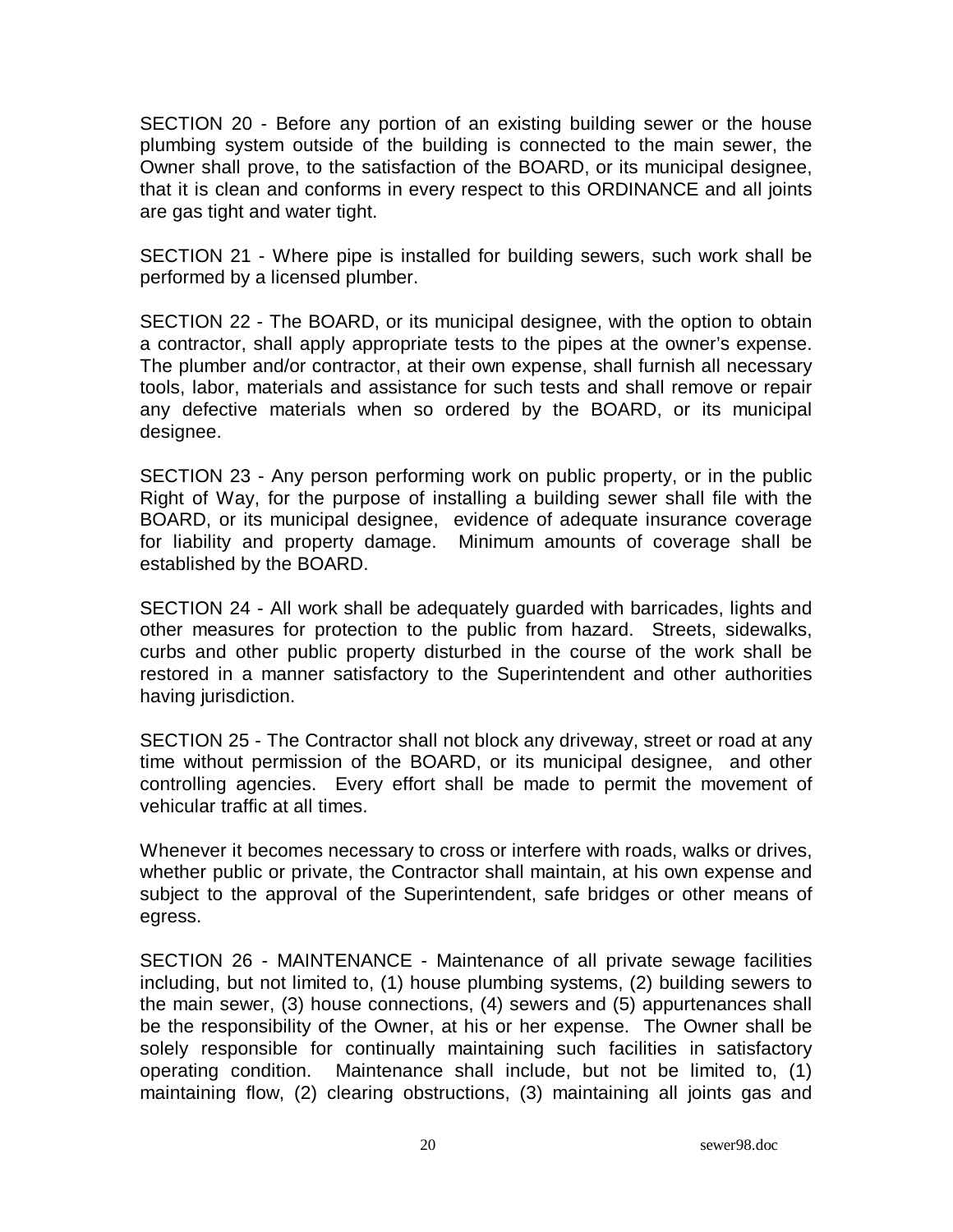water-tight, (4) repair or replace collapsed, deteriorated or defective materials, and (5) all other work which is necessary and essential to maintaining proper operation and preserving the structural integrity and water-tightness of the system.

SECTION 27 - The Owner is committed by sewer and any other permits to construct the project/building/development to meet all specifications for which allocation/capacity was issued. The BOARD'S municipal designee, may inspect existing buildings and construction sites from time to time during each sewer construction phase to assure permit specifications are being met. A final inspection shall be made prior to the connection from the building to the main sewer line by the Superintendent.

SECTION 28 - APPROVAL

Upon receipt of two sets of "As-Builts" construction documents satisfactory to the Selectboard and subject to any review and field inspections deemed necessary by the Selectboard, a Notice of Approval shall be provided to the Permittee.

 A sewer main shall not be placed into service until the Town issues written authorization of such action. Authorization will not be issued until, at a minimum, the Town has been provided written certification from a design professional that the sewer main and appurtenant facilities;

 1.Have been constructed in accordance with approved plans and required standards; and

2.Has been inspected and tested with results that demonstrate compliance with applicable standards.

 Upon the Town's written authorization to place the sewer main into service the sewer main becomes the property of the Town.

A performance bond or certified check shall be filed with the Town Manager, in the amount of the construction cost of the sewer water main. The bond or check will be held by the Town for one year as a means to warrant the sewer main and to cover costs of repairs, if needed.

# **ARTICLE 7**

# **Use of the Public Sewer**

SECTION 1 - No person shall discharge or cause to be discharged any storm water, surface water, ground water, roof runoff, subsurface drainage, or uncontaminated cooling water to any sanitary system.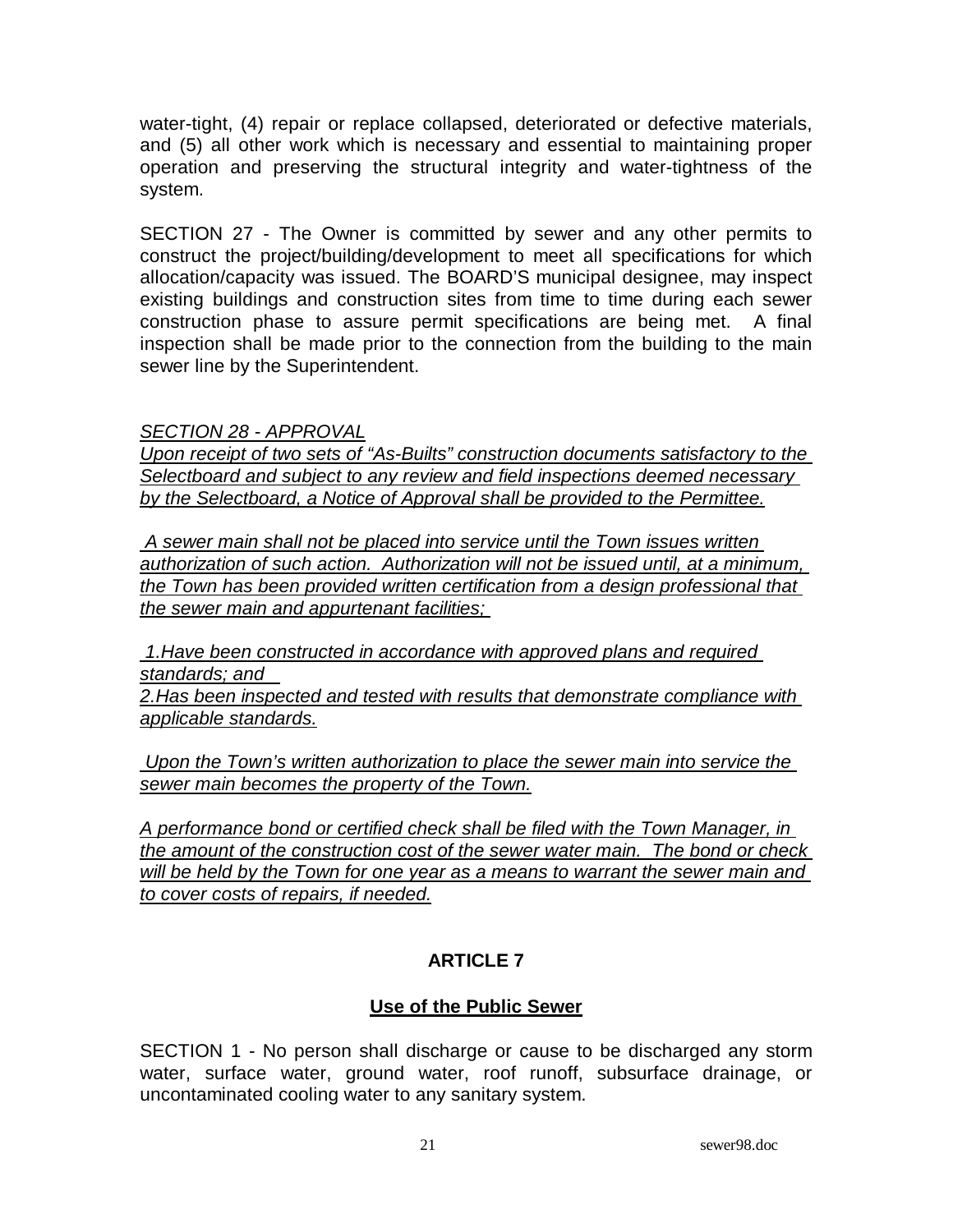SECTION 2 - Storm water and all other unpolluted drainage may be discharged to storm sewers, or to a natural outlet approved by the BOARD. Industrial cooling water may be discharged, upon approval of the BOARD, to a storm sewer, or natural outlet.

SECTION 3 - No person shall discharge or cause to be discharged any of the following described waters or wastes to any public sewer:

 a. Any gasoline, benzene, naphtha, fuel oil or other flammable or explosive liquid, solid or gas.

 b. Any waters or wastes containing toxic or poisonous solids, liquids or gases in sufficient quantity, either singly or by interaction with other wastes, to injure or interfere with any sewage treatment process, constitute a hazard to humans or animals, create a public nuisance, or create any hazard in the receiving waters of the wastewater treatment PLANT.

 c. Any waters or wastes having a pH lower than 6.5 or higher than 8.5, or having any other corrosive property capable or causing damage or hazard to structures, equipment and personnel of the public sewage facilities.

 d. Any ashes, cinder, sand, mud, straw, shavings, metal, glass, rags, feathers, tar, plastics, wood, paunch manure, ground garbage, whole blood, hair, flashings, entrails and paper dishes, cups, milk containers or any other solid or viscous substance, whether whole or ground by garbage grinders, capable of causing obstruction to the flow in sewers or other interference with the proper operation of the public sewage facilities.

SECTION 4 - No person shall discharge or cause to be discharged the following described substances, materials, waters or wastes if it appears likely in the opinion of the Superintendent that such wastes can harm either the sewers, sewage treatment process, or equipment, have an adverse effect on the receiving stream, or can otherwise endanger life, limb, public property, or constitute a nuisance. In forming his opinion as to the acceptability of these wastes, the Superintendent shall give consideration to such factors as the quantities of subject wastes in relation to flows and velocities in the sewers, materials, of construction in the sewers, nature of the sewage treatment process, capacity of the sewage treatment PLANT, degree of treatability of wastes in the sewage treatment PLANT and other pertinent factors. The substances prohibited are:

 a. Any liquor or vapor having a temperature higher than 150 degrees F (65 degrees C).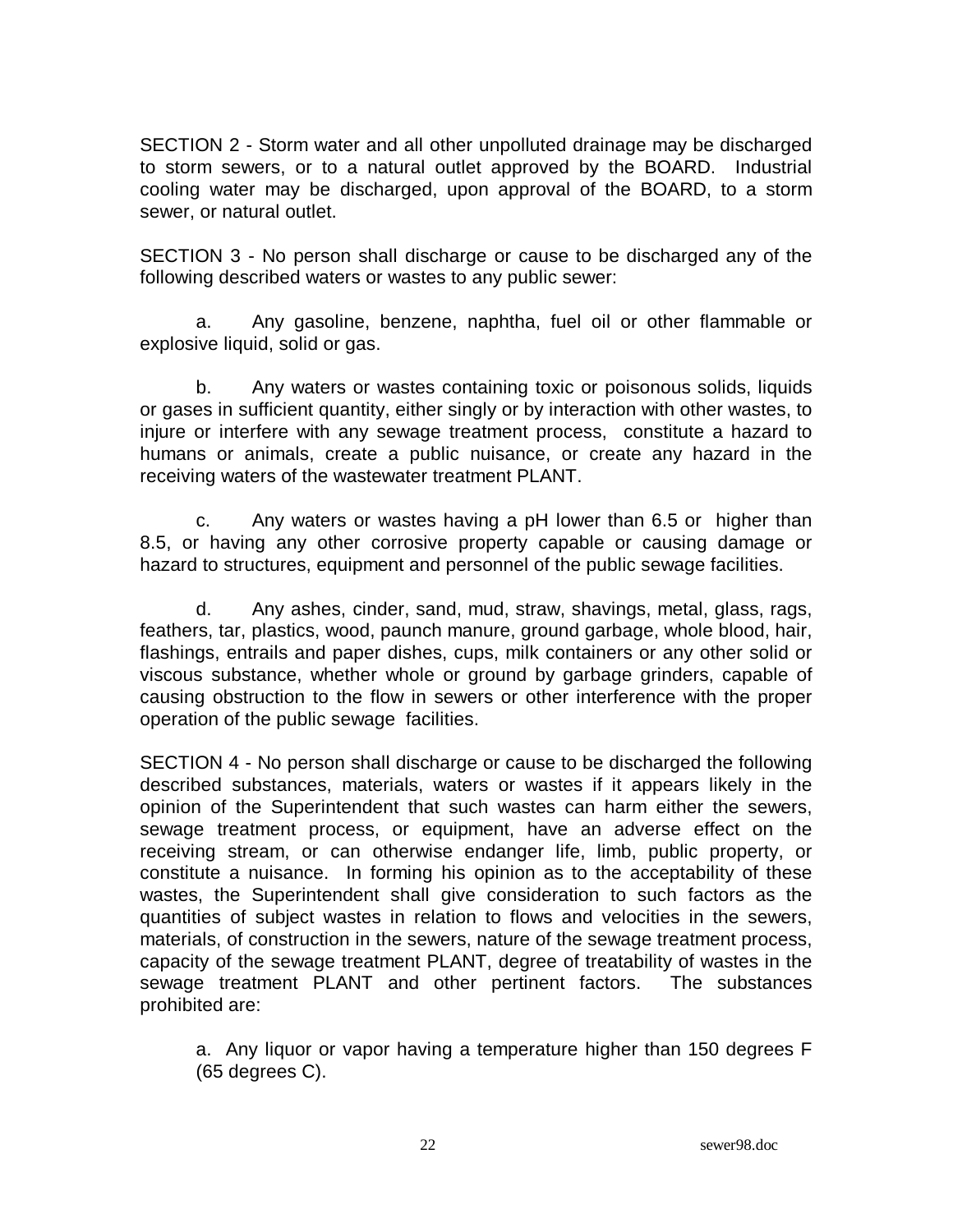b. Any water or waste which may contain more than 100 parts per million, by weight, of fat, oil, wax or grease, whether emulsified or not, or containing substances which may solidify or become viscous at temperatures between 32 degrees F (0 degrees C) and 150 degrees F (65 degrees C).

 c. Any garbage that has not been properly shredded. The installation and operation of a garbage grinder equipped with a motor of 3/4 hp (0.76 hp metric) or greater shall be subject to the review and approval of the BOARD prior to installation.

 d. Any chemicals or chemical compounds of the following nature or characteristics or having similarly objectionable characteristics: alcohols, arsenic and arsenicals, phenols or cresols, formaldehydes, iodine, manganese, cyanide, heavy metals and other metal finishing or PLANT wastes, acid pickling waste, mercury and mercurials, silver and silver compounds, sulfonamides, toxic dyes (organic or mineral), zinc, all strong oxidizing agents such as chromates, dichromates, permanganates, peroxide and the like, compounds producing hydrogen sulfide, or any other toxic, inflammable or explosive gases, either upon acidification, alkalization, oxidation or reduction, strong reducing agents such as nitrites, sulfides, sulfites, and the like, radioactive materials or isotopes, whether neutralized or not.

 e. Any water or wastes containing excessive settleable solids, iron, chromium, copper, zinc and similar objectionable or toxic substance or wastes exerting an excessive chlorine demand, exerting an unusual chemical oxygen demand or containing any other material or constituent in concentrations which exceed limits which may be established by the BOARD.

 f. Any waters or wastes containing phenols or other taste or odor producing substances, in such concentrations exceeding limits which may be established by the Superintendent as necessary, after treatment of the composite sewage to meet the requirements of the State, Federal or other public agencies having jurisdiction for such discharge to the receiving waters.

 g. Any radioactive wastes or isotopes of such half-life or concentration as may exceed limits established by the Superintendent in compliance with applicable State or Federal Regulations.

 h. Any waters or wastes containing suspended solids of such character and quantity that unusual attention or expense is required to handle such materials at the wastewater treatment PLANT.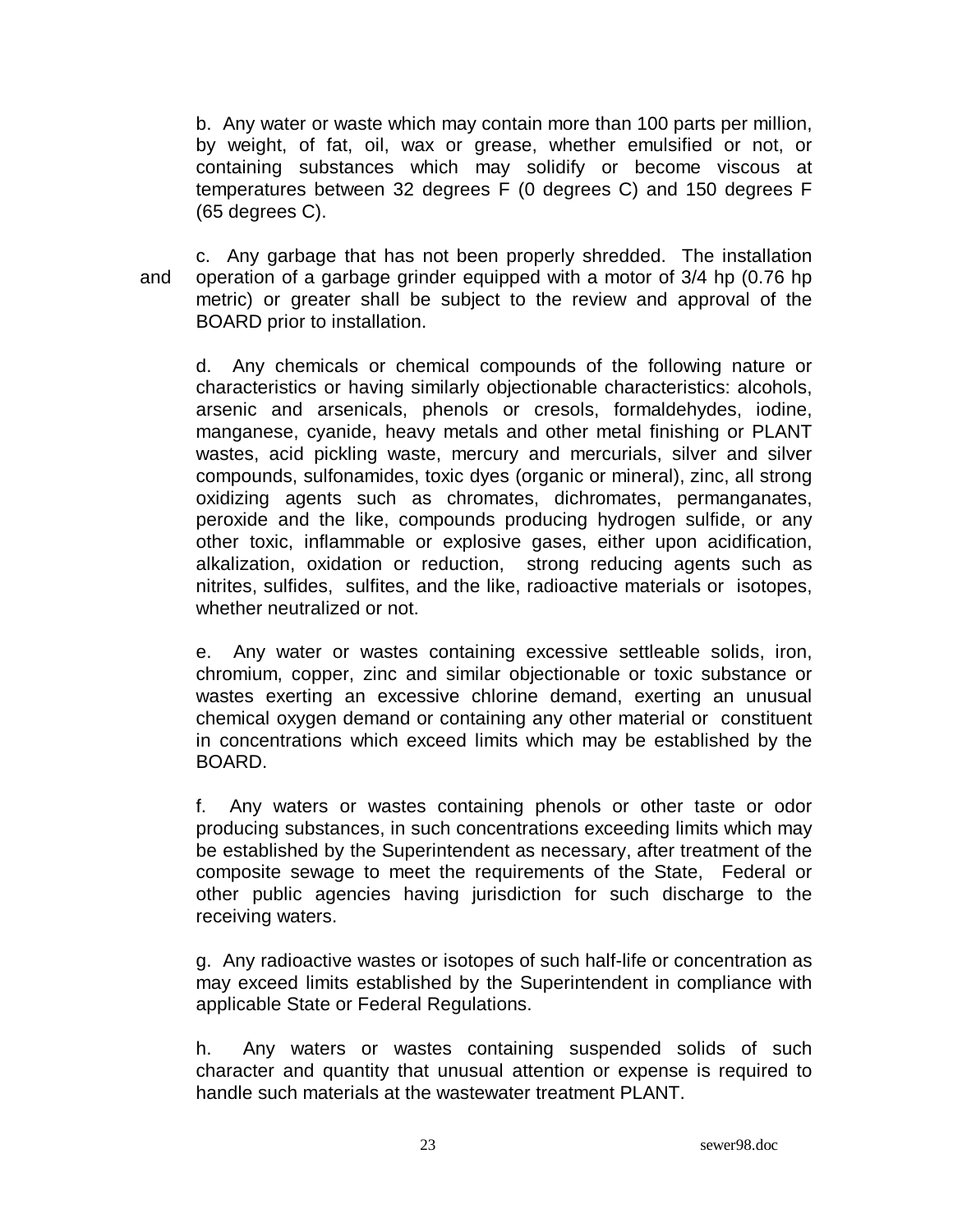I. Any noxious or malodorous gas or substance capable of creating a public nuisance.

 j. Any waters or wastes if it appears likely, in the opinion of the BOARD, that such waste can harm either the sewers, treatment PLANT process or equipment, would have an adverse effect on the receiving stream, or could otherwise endanger human or animal life, limb, public property or constitute a nuisance.

 k. Any waters or wastes containing substances which are not amenable to treatment or reduction by the sewage treatment process employed or proposed or are amenable to treatment only to such a degree that the sewage treatment PLANT effluent cannot meet the requirements of its discharge permit or of other agencies having jurisdiction over discharge to the receiving waters.

l. Materials which exert or cause:

 (1) Unusual concentrations of inert suspended solids (such as, but not limited to, Fullers earth, lime slurries, and lime residues) or of dissolved solids (such as, but not limited to, sodium chloride and sodium sulfate).

 (2) Excessive discoloration (such as, but not limited to, dye wastes and vegetable tanning solutions).

 (3) Unusual BOD, chemical oxygen demand, or chlorine requirements in such quantities as to constitute a significant load on the sewage treatment works, which may cause the effluent limitations of the discharge permit to be exceeded.

 (4) Unusual volume of flow or concentration of wastes constituting "slugs" as defined herein.

SECTION 5 - The admission into the public sewers of any waters or wastes having (a) a five (5) day BOD greater than 300 mg/l or (b) containing more than 350 mg/l of suspended solids or (c) containing any quantity of substances having the characteristics described in SECTION 3 and 4 or (d) having an average daily flow greater than two percent (2%) of the average daily sewage flow received at the sewage treatment PLANT shall be subject to the review and approval of the BOARD. The BOARD may: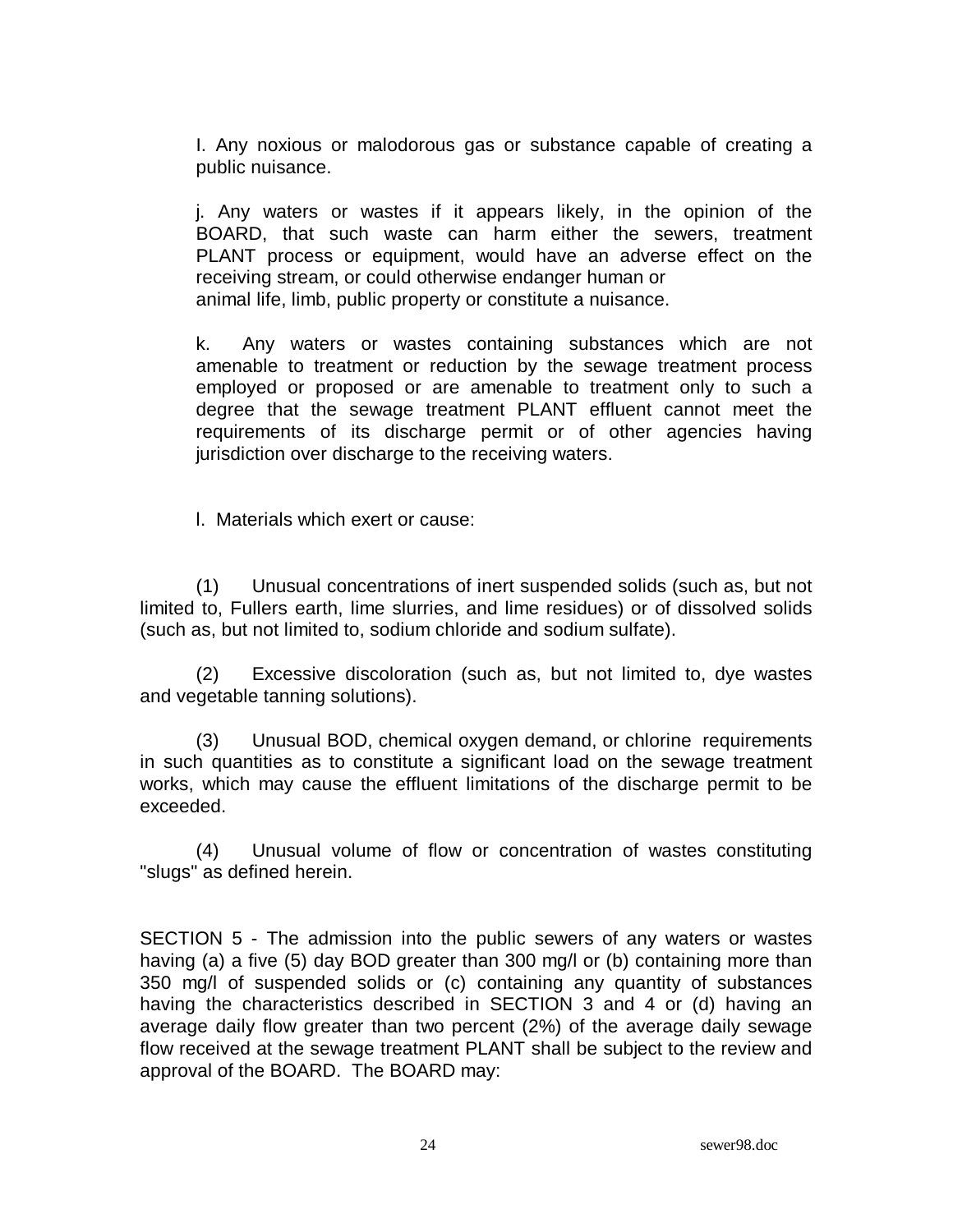- a. Reject the wastes, or
- b. Require pretreatment to an acceptable condition for discharge to the public sewers, or
- c. Require control over the quantities and rates of discharge, or
- d. Require a fine to be levied according to the severity of the problem or,
- e. Require any combination of the foregoing.

If the BOARD permit the pretreatment or equalization of waste flows, the design, plans, specifications and any other pertinent information relating to proposed equipment and facilities; shall be submitted for the approval of the BOARD and the Agency of Natural Resources and no construction of such facilities shall be commenced until said approvals are obtained in writing. Further, pretreatment facilities must be consistent with the requirements of any State pretreatment permit issued to the industry.

SECTION 6 - Grease, oil, hair, and sand interceptors shall be provided when in the opinion of the BOARD, they are necessary for the proper handling of liquid wastes containing grease in excessive amounts, or any flammable wastes, sand and other harmful ingredients. Such interceptors shall not be required for private living quarters. All interceptors shall be of a type and capacity approved by the BOARD and shall be located as to be readily and easily accessible for cleaning and inspection.

SECTION 7 - Grease and oil interceptors shall be constructed of impervious materials capable of withstanding abrupt and extreme changes in temperature. They shall be of substantial construction and equipped with easily removable covers which, when bolted in place, shall be gas-tight and water-tight.

SECTION 8 - Where installed, all grease, oil, hair, and sand interceptors shall be maintained by the owner, at his/her expense, in continuously efficient operation at all time. Materials collected shall not be introduced into the public sewage system.

SECTION 9 - Where preliminary treatment or flow-equalizing facilities are provided for any waters or wastes, they shall be maintained continuously in satisfactory and effective operation by the Owner at his/her expense.

SECTION 10 - When required by the BOARD, the Owner of any property served by a building sewer carrying industrial wastes shall install a suitably controlled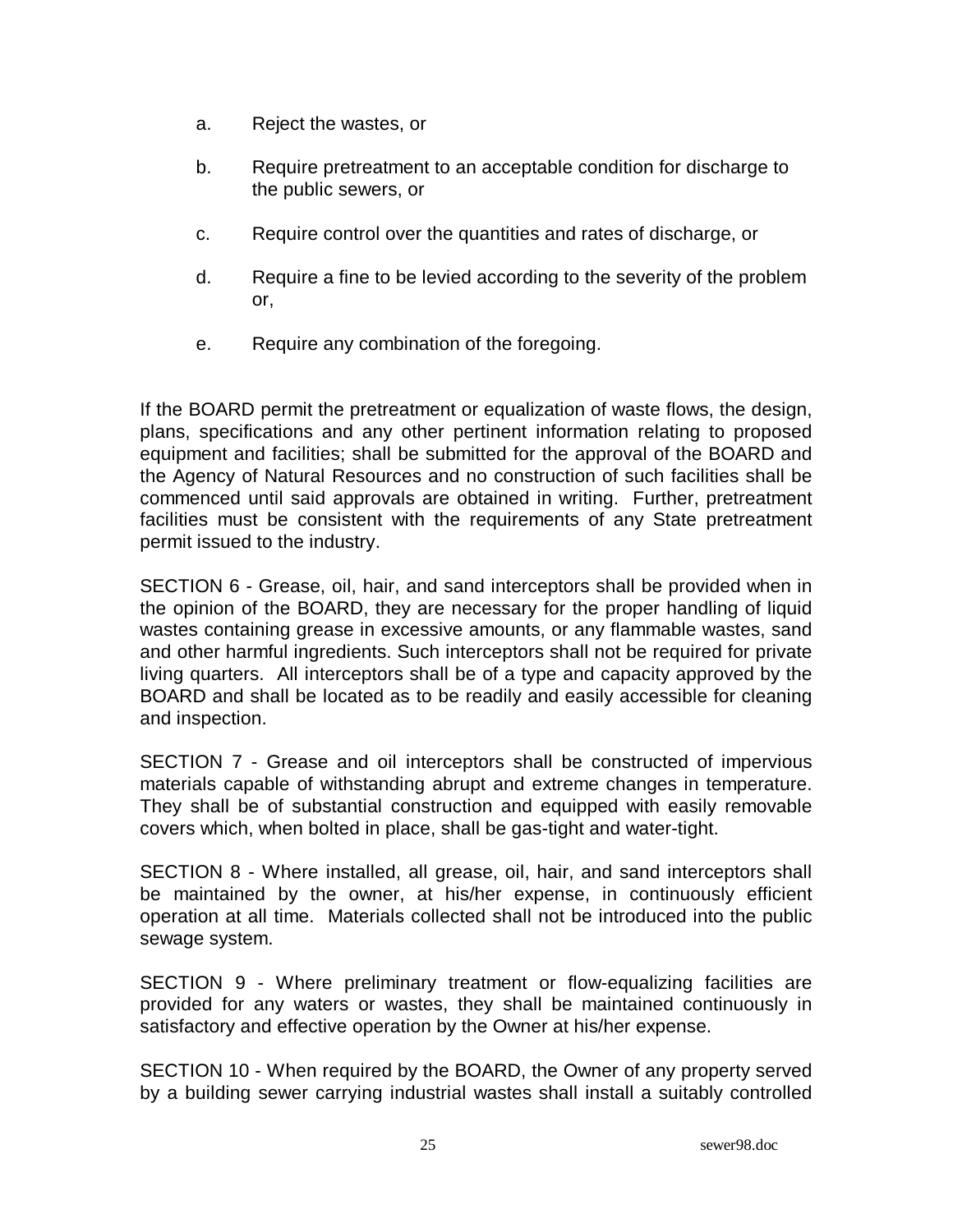manhole in the building sewer to facilitate observation, sampling and measurement of the wastes. Such manhole, when required, shall be accessible and safely located and shall be constructed in accordance with plans approved by the BOARD. The manhole shall be installed by the Owner, at his/her expense, and shall be maintained by the owner so as to be safe and accessible at all times.

SECTION 11 - All industries discharging into a public sewer shall perform such monitoring of their discharges as the Superintendent may reasonably require, including installation, use and maintenance of monitoring equipment, keeping records and reporting the results of such monitoring to the Superintendent. Such records shall be made available, upon request, by the Superintendent, to other agencies having jurisdiction over discharging to the receiving waters. Where industrial pretreatment permits are issued by the State of Vermont, monitoring records must also be submitted to the Secretary in accord with such permit. Records of any monitoring may be supplied by the Superintendent to the Secretary on request.

SECTION 12 - All measurements, tests and analyses of the characteristics of waters and wastes to which reference is made in this ORDINANCE shall be determined in accordance with the latest edition of "Standard Methods of the Examination of Water and Wastewater" published by the American Public Health Association and shall be determined at the control manhole provided, or upon suitable samples taken at said control manhole. In the event that no special manhole has been required, the control manhole shall be considered to be the nearest downstream manhole in the public sewer to the point at which the building sewer is connected. Sampling shall be carried out by customarily accepted methods to reflect the existence of hazards to life, limb and property. (The particular analyses involved may determine whether a twenty-four (24) hour flow composite of all outfalls of a premise is appropriate or whether a grab sample or samples should be taken. Normally, but not always, BOD and suspended solids analyses are obtained from twenty-four (24) hour proportioned composites of all outfalls whereas pH's are determined from periodic grab samples.)

SECTION 13 - Any industry held in violation of the provisions of this ORDINANCE may have its disposal authorization terminated and may be fined by the BOARD, as permitted by law.

SECTION 14 - Any person proposing a new discharge into the public sewage system or a substantial change in volume or character of pollutants that are being discharged into the public sewage system shall obtain a written sewer permit and notify the BOARD at least forty-five (45) days prior to the proposed change or connection, and provide all laboratory analyses, technical data, engineering reports and all other information requested by the BOARD at their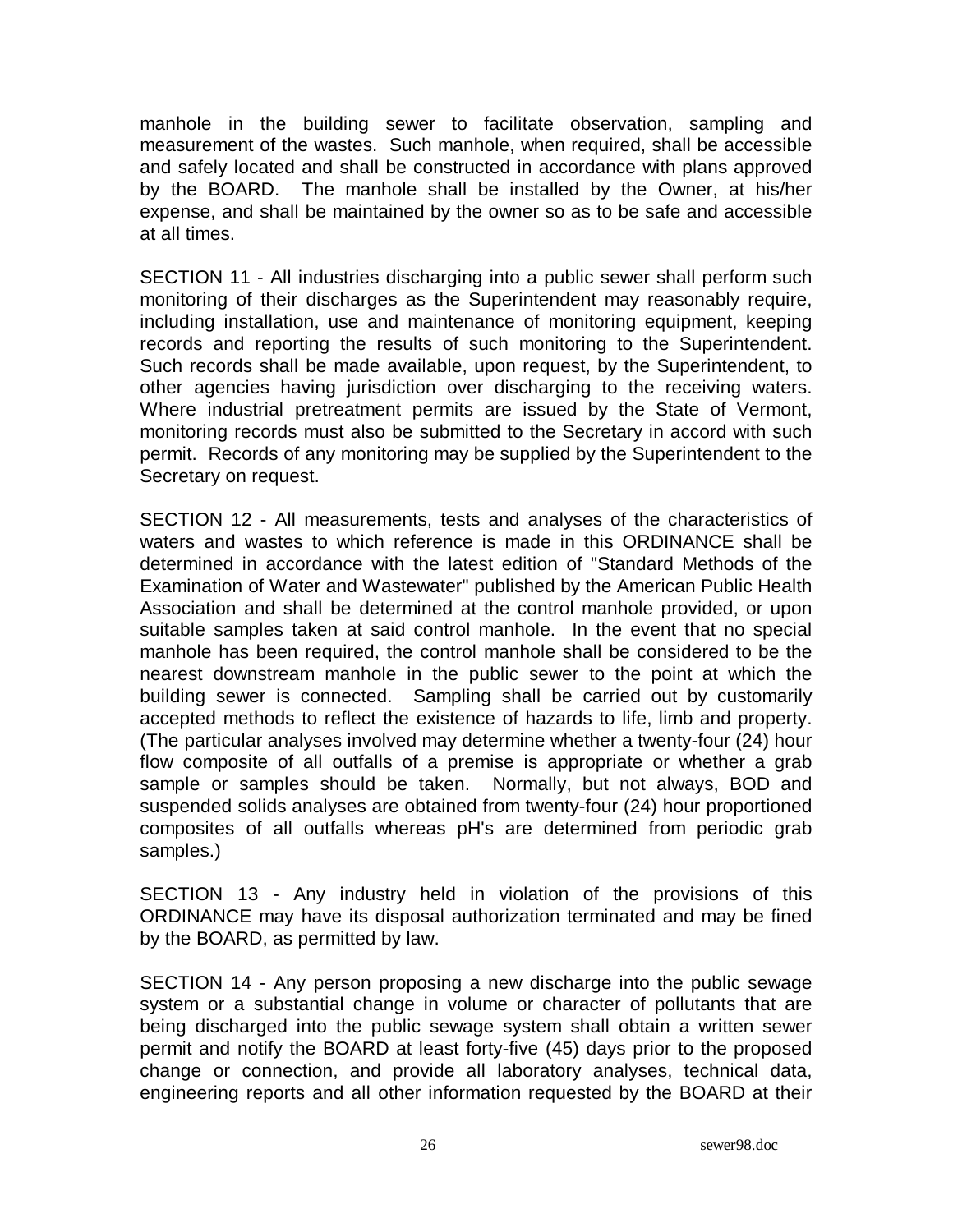expense. No such change or connection shall be made without a written permit from the BOARD.

SECTION 15 - The BOARD may require that any applicant for a permit or a sewer user provide, at his or her expense, chemical analyses, treatability studies, engineering reports or other documentation which shall be prepared by a professional engineer or a certified laboratory, as applicable.

#### **ARTICLE 8**

### **Sewer Rents & Fund Management**

SECTION 1 - OPERATION AND MAINTENANCE - An annual charge, which shall be determined by the BOARD, is hereby imposed upon every person having a building or structure on their premises and who are served by the municipal public sewage system where sewage may be collected for the use of the premises by the Owners, or other users and owners of real property within the Town of West Rutland. The annual charge shall be for the purpose of the payment associated with the costs or operating, maintaining and repairing said system. The BOARD may establish annual charges separately for bond payments, for fixed operating and maintenance costs not dependent on actual or estimated use and for variable operations and maintenance costs dependent on actual or estimated use.

SECTION 2 - The sewer rents established in SECTION 1 of this ARTICLE and defined hereinafter shall be charged whether or not the property is occupied, when the property is connected to the public sewage system by the necessary building sewer as required under the terms of this ORDINANCE. The rate structure shall incorporate the requirements of 40 CFR, §35.935-13 or §35.2140, as applicable.

SECTION 3 - The annual charges stipulated in SECTION 1 of this ARTICLE shall be based upon rate structure(s) decided by the BOARD as provided for in 24 V.S.A., Chapter 101.

SECTION 4 - CAPITAL COSTS - The design, construction and development costs of all public sewage system expansions and extensions which have been approved by the Board shall: a) be borne by the developers and property owners requiring, requesting or directly benefiting from such extensions and/or expansions, unless; b) the voters of the Town of West Rutland shall vote at a duly warned annual or special meeting to assume all or a portion of the costs involved; or, c) if the BOARD agrees to fund all, or in part of extension, within existing wastewater operating budget or sinking fund balance. When the voters of the Town of West Rutland vote to assume all or a portion of the costs, such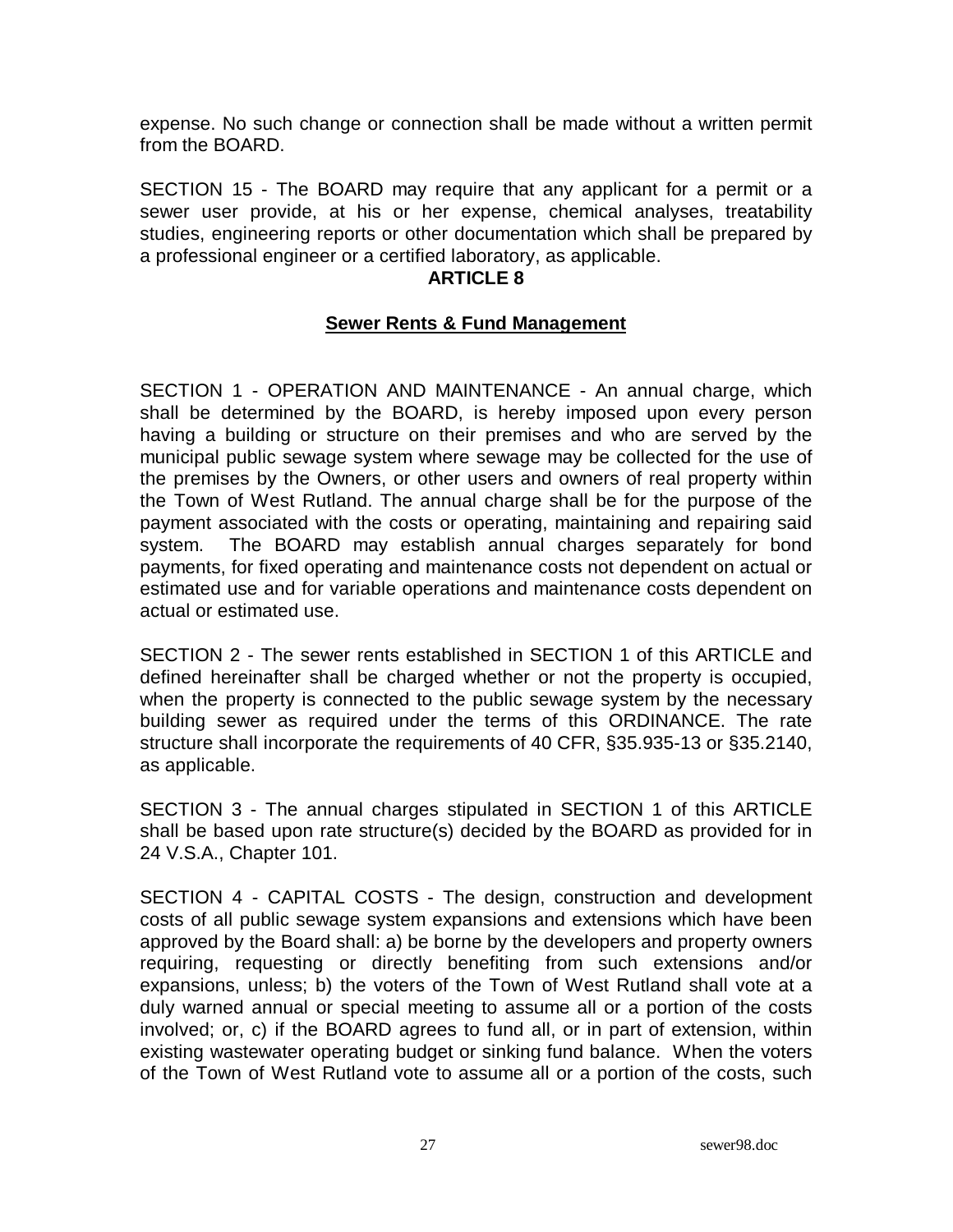costs shall be paid from the collection of taxes unless the voters of the Town of West Rutland approve some other means of raising the required moneys.

SECTION 5 - COLLECTION - Collection of the delinquent sewer rents may be enforced by the Town of West Rutland pursuant to 24 V.S.A., Chapter 129 water and sewer disconnection; 24 V.S.A., SECTION 3612 charges; lien; and 24 V.S.A., SECTION 3615, rents; rates. In the event any sewer rent is not paid within thirty (30) days from the billing date, a late penalty charge shall be added to the sewer rent together with interest charges. The amount of the late penalty charge and the interest rate on the overdue accounts shall be the same as those applied to delinquent taxes. If such payment is not made, such sewer rent shall be a lien upon such real estate and shall be collected according to the procedures allowed for in 32 V.S.A.

SECTION 6- Sinking Fund/Set-Asides For Major Expenditures

The following provides for and restricts the use of set-aside (sinking) funds to finance future major maintenance/replacement costs and PLANT expansion costs.

SECTION 6.01 - A separate sinking fund may be utilized for major maintenance/ replacement expenditures and for expansion/upgrading expenses associated with the wastewater facility in the Town of West Rutland. Sinking fund establishment for maintenance/replacement expenditures shall be through written policy of the Town of West Rutland. Any sinking fund policy shall contain at least the following in writing: major maintenance/ replacement identification, estimated expenditures, estimated year of expenditure, payment amount, type of account used to accumulate sinking fund assets, source of funding and when payments are to stop. All sinking funds shall be established and maintained in accord with 24 V.S.A., SECTION 3616.

SECTION 6.02 - The Town of West Rutland reserves the right to increase, decrease, stop and/or maintain regular deposits to a sinking fund not exceeding 15% of the normal total budgeted expenses for maintenance/ replacement in that year. The fees charged for expansion cost shall be deposited into a separate account and a record shall be kept to show payment date, person making payment and payment amount. The sewer BOARD holding office have the authority to withdraw sinking fund amounts only for the purpose of paying for major expenditures/PLANT expansion for which the fund was established.

SECTION 6.03- When sinking fund assets are not disbursed fully for major maintenance/replacement expenditures and/or PLANT expansion, excess money shall remain in the sinking fund for future related expenditures similar in nature. Revenues established for PLANT expansion dedicated funds may be generated from connection/allocation fees paid by prospective users to defray and pay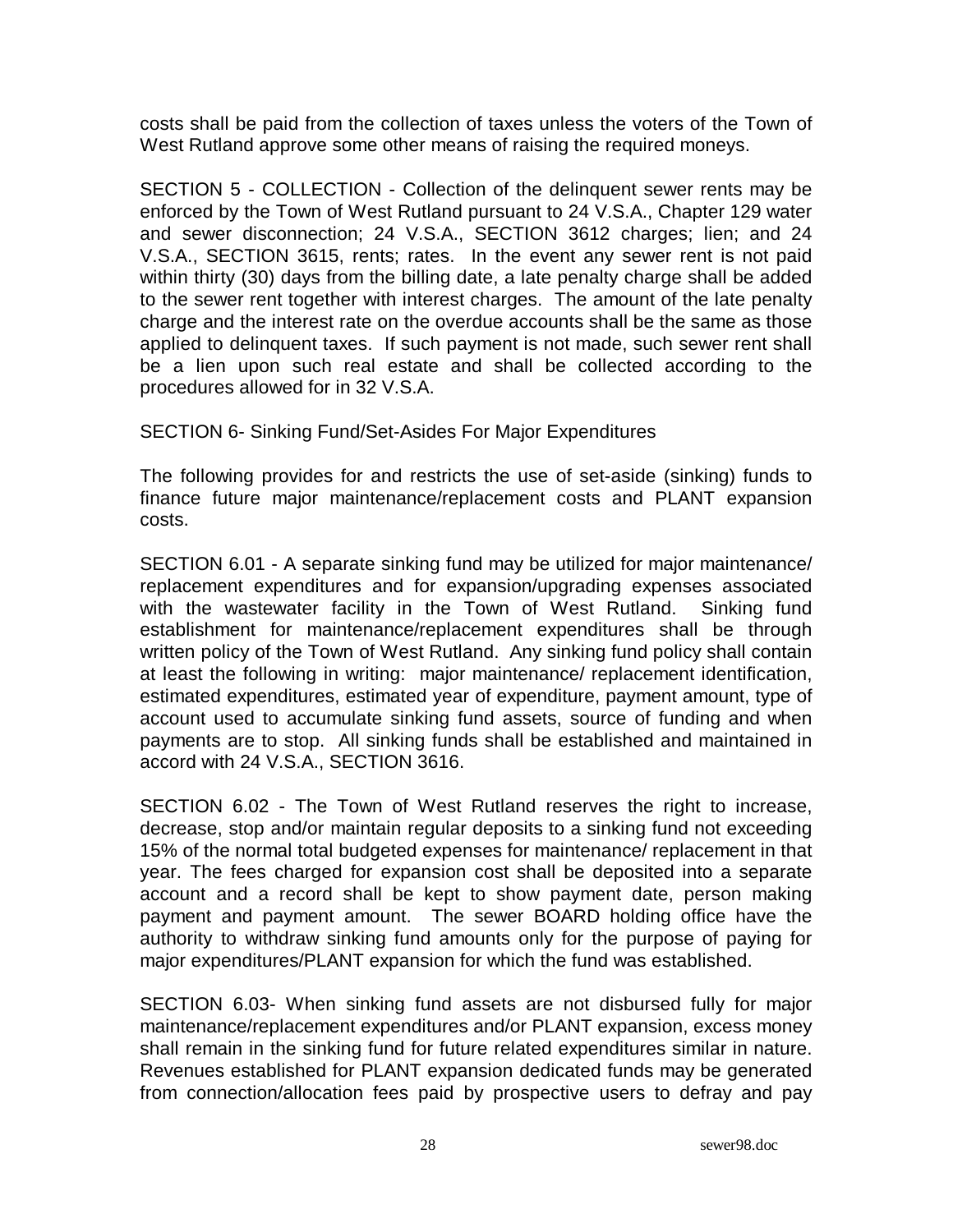expansion costs.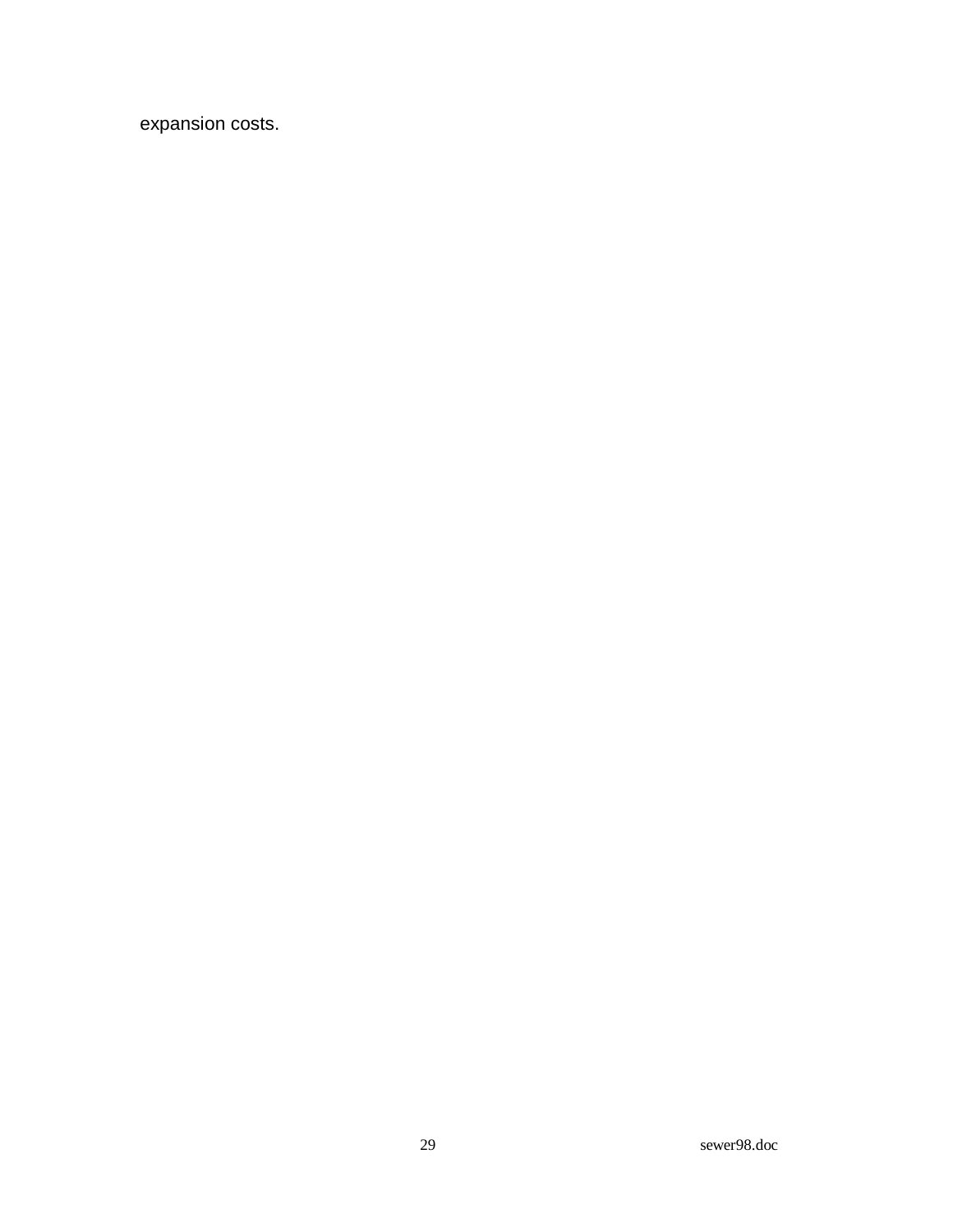#### **ARTICLE 9**

### **Applications/Permits/Fees**

SECTION 1 - Applications for permits shall be made on forms established and provided by the BOARD.

SECTION 2 - Any false or misleading statement in any application for a permit shall invalidate the permit and shall be deemed a violation of this ORDINANCE.

SECTION 3 - Any permit issued by the BOARD, or Municipal Designee, may be suspended or revoked at any time by the BOARD, or Municipal Designee for:

- a. Violation of any of the conditions of this ORDINANCE.
- b. Violation of the specific terms and conditions of the permit.
- c. Refusal to permit inspection by the BOARD or their duly authorized representatives.

SECTION 4 - Any Commissioner, or Municipal Designee, may verbally suspend or revoke a permit at any time whereupon the suspension or revocation shall take effect immediately. Such action shall be confirmed in writing by the BOARD, or Municipal Designee. When possible, the BOARD or Municipal Designee may provide a written notice to desist or make correction of any practice or operation which violates or contravenes the provisions or the purpose of this ORDINANCE or the permit and shall allow sufficient time for the correction of the violation.

SECTION 5 - All permits must be kept on the premises and shall be made available to the BOARD or their duly authorized representatives at any time. Failure to keep permits available shall be presumptive evidence that the work or operation being conducted is without a permit and is a violation of this ORDINANCE.

SECTION 6 - All fees stipulated, or referred to, in the ORDINANCE shall be determined by the BOARD and identified as West Rutland's Wastewater Schedule of Fees. The Board may update the Schedule on an annual basis. The schedule may include information, such as: connection fees; allocation fees; fee due date(s); and, application fees. All fees shall be made payable to the Town of West Rutland and paid directly to the Town Manager's or Town Clerk's office.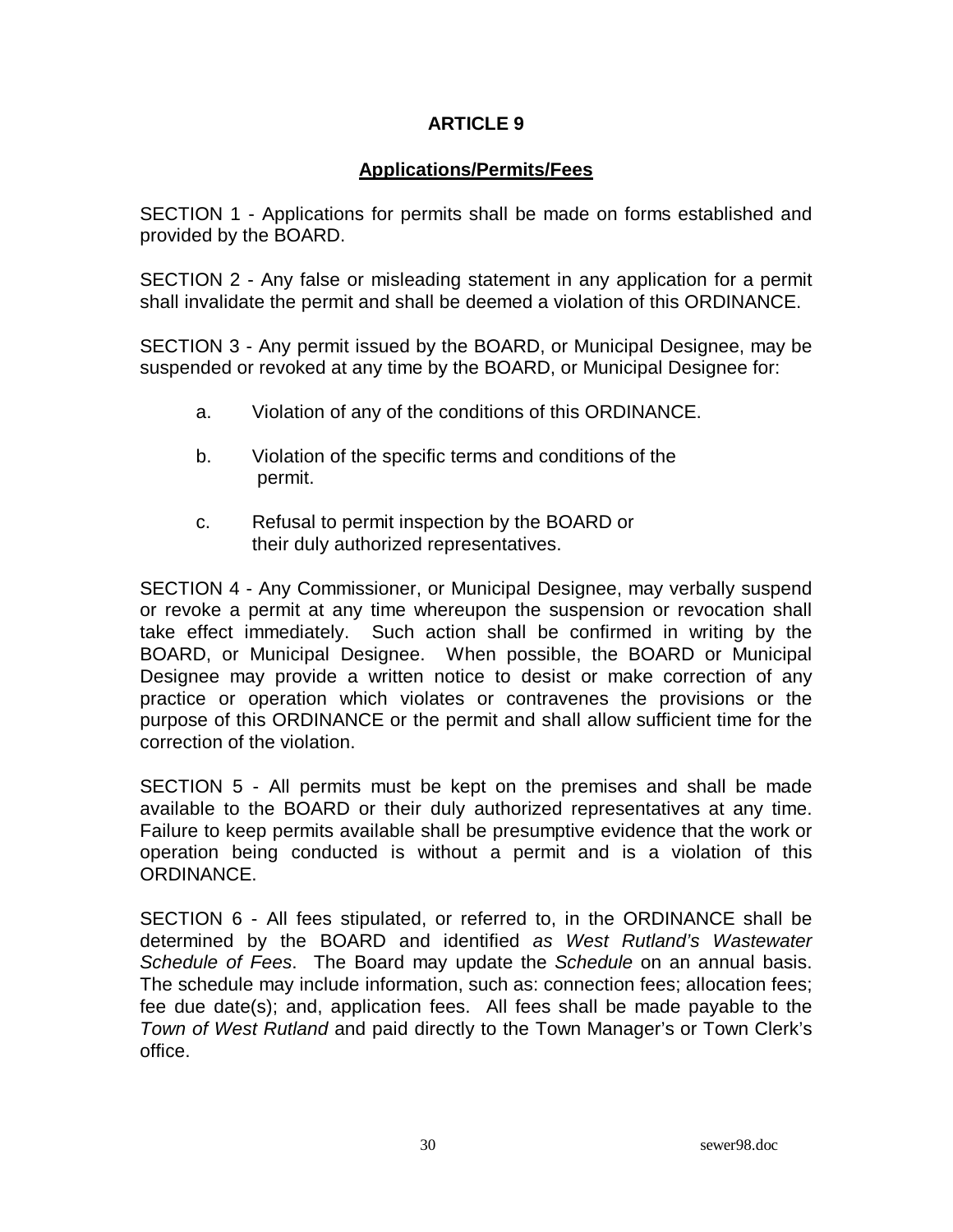### SECTION 7- Funding for SEWERS Connection

The municipality is not financially obligated to expand, extend, or connect the main sewers within and/or outside the sewer service area. **Any cost for sewer service area connection shall be borne in full by the owner, and;** 

SECTION 7.01- The BOARD has the following option(s) for other cost recovery/funding methods, if in the "best interest" of the community:

> a) At the Board's discretion, place a question for ballot vote to be approved/disapproved by the majority of voters present and voting.

 b) At the Board's discretion, if project can be funded within the existing sewer operating budget, or existing wastewater sinking fund balance, to be funded by the municipality.

c) any combination of options in this SECTION

SECTION 7.02- "Best interest" shall be defined by BOARD and may include meeting economic development or community institutional needs.

SECTION 7.03- The Board may grant owners who request to connect to the main sewers and have paid a user (Operation and Maintenance) fee by the municipality for at least five years for same unconnected property with payment history, exemption from municipal connection and allocation fees, within dollar limits established by the Board in the Town's schedule of fees.

SECTION 7.04- All request for fee waivers shall be presented to the Board for review and action (unless meeting criteria in SECTION 7.03).

SECTION 7.05- Any payments made as required by SECTION 7.02(a) shall not be construed as payments towards reserve capacity that may be provided for the project.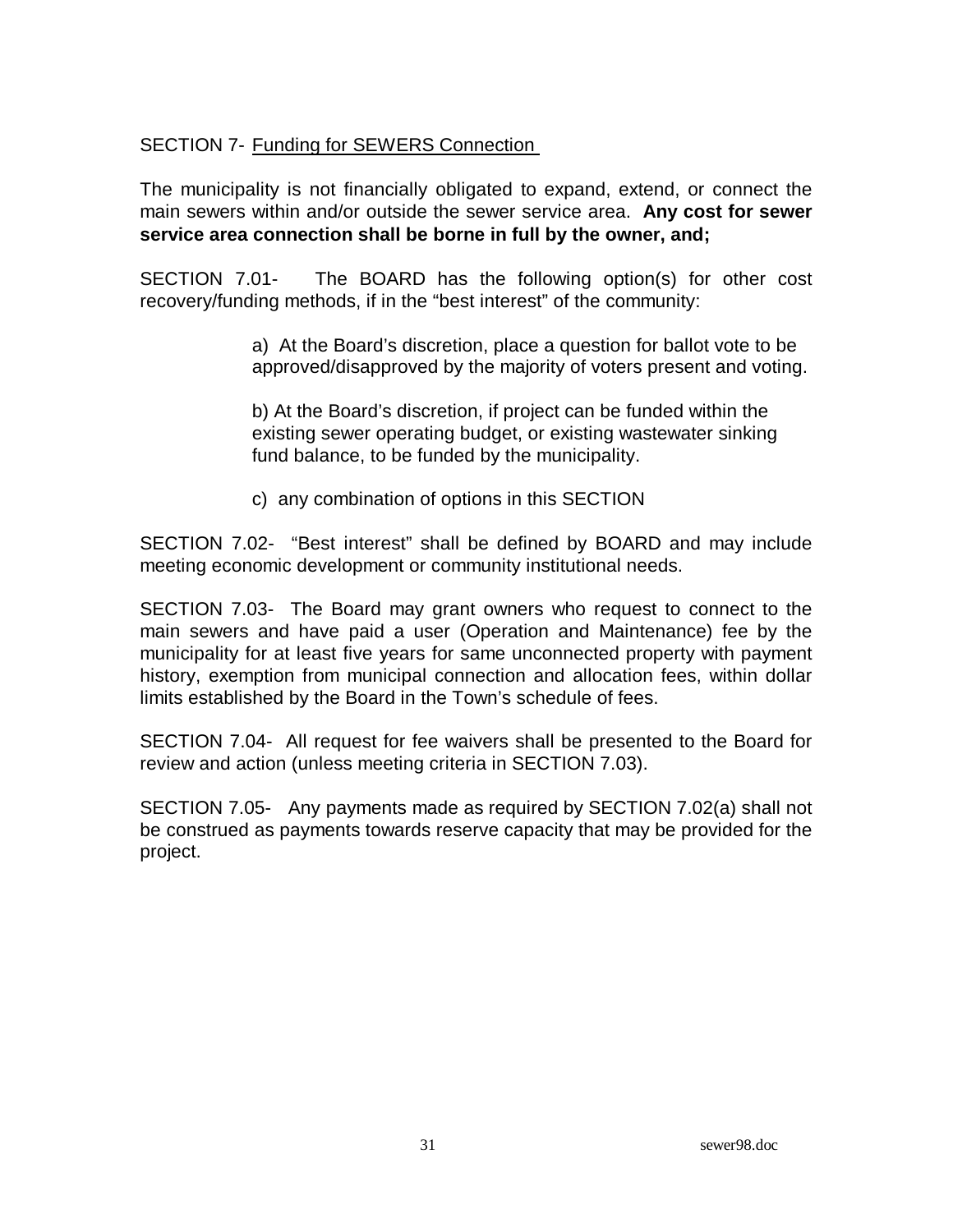#### **ARTICLE 10**

#### **Protection From Damage**

SECTION 1 - No person shall maliciously, willfully or negligently break, damage, destroy, uncover, deface or tamper with any structure, appurtenance, or equipment which is part of the public sewage disposal system. Any person violating this provision shall be subject to immediate arrest under the charge of unlawful mischief as set forth in Title 13, SECTION 3701 of the Vermont Statutes Annotated.

#### **ARTICLE 11**

#### **Powers and Authority of Inspectors**

SECTION 1 - The Superintendent and other duly authorized employees of the Town of West Rutland, bearing proper credentials and identification, shall be permitted to enter all properties for the purposes of inspection, observation, measurement, sampling and testing in accordance with the provisions of this ORDINANCE. The Superintendent or his/her representatives shall have no authority to inquire into any processes including metallurgical, chemical, oil, refining, ceramic, paper, or other industries beyond that point having a direct bearing on the kind and source of discharge to the sewers or waterways or facilities for waste treatment.

SECTION 2 - While performing the necessary work on private properties referred to in ARTICLE 9, SECTION 1 above, the Superintendent or duly authorized employees of the Town of West Rutland shall observe all safety rules applicable to the premises established by the company and the company shall be held harmless for injury or death to the Town of West Rutland employees and against liability claims and demands for personal injury or property damage asserted against the company and growing out of the gauging and sampling operation, except as such may be caused by negligence or failure of the company to maintain safe conditions.

SECTION 3 - The Superintendent and other duly authorized employees of the Town of West Rutland bearing proper credentials and identification shall be permitted to enter all private properties through which the Town of West Rutland holds a duly negotiated easement for the purposes of, but not limited to, inspection, observation, measurement, sampling, repair and maintenance of any portion of the sewer works lying within said easement. All entry and subsequent work, if any on said easement, shall be done in full accordance with the terms of the duly negotiated easement pertaining to the private property involved.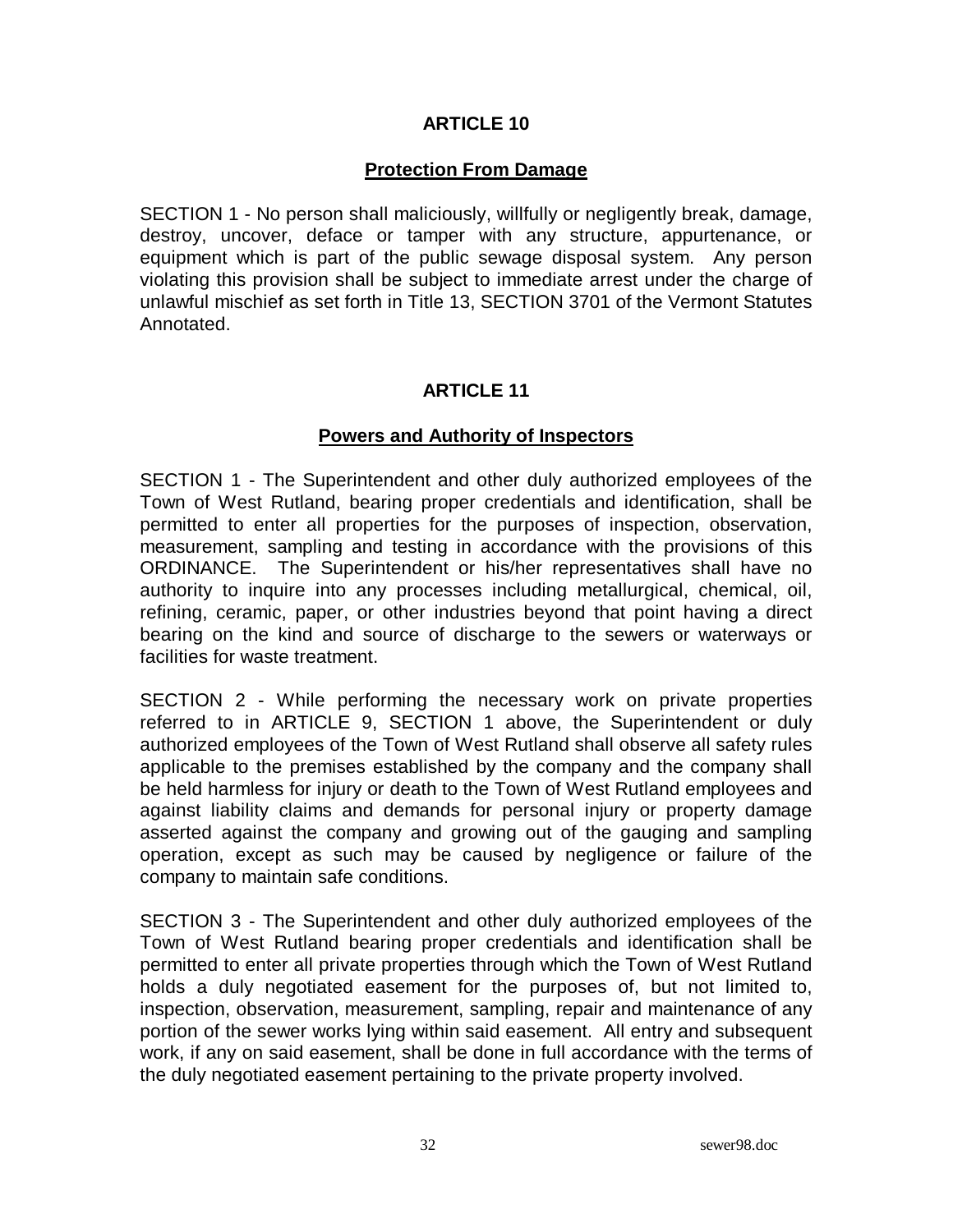### **ARTICLE 12**

#### **Penalties**

SECTION 1 - Any person found to be violating any provision of this ORDINANCE, except ARTICLE 10, shall be served by the BOARD with written notice stating the nature of the violation and providing a reasonable time limit for the satisfactory correction thereof. The offender shall, within the period of time stated in such notice, permanently cease the violation.

SECTION 2 - Any person who shall continue any violation beyond the time limit provided for in ARTICLE 12, SECTION 1, shall be guilty of a misdemeanor, and on conviction thereof shall be fined in the amount not exceeding (\$100.00) for each violation. Each day in which any such violation shall continue shall be deemed a separate offense.

SECTION 3 - Any person violating any of the provisions of this ordinance shall become liable to the Town of West Rutland for any expenses, loss or damage caused by such offense.

SECTION 4 - Notwithstanding any of the foregoing provisions, the Town of West Rutland may institute any appropriate action including injunction, or other proceeding to prevent, restrain or abate violations hereof, and any other legal and equitable relief to seek compensatory damages & compensation for other fees & expenses as provided in this Ordinance.

### **ARTICLE 13**

### **VALIDITY**

SECTION 1 - All other rules and regulations in conflict with this ORDINANCE are hereby repealed.

SECTION 2 - Each SECTION or part of a SECTION in this ORDINANCE is hereby declared to be a separate and distinct enactment. If any SECTION or portion thereof in this ORDINANCE, as adopted, is found to be void, invalid, unconstitutional, inoperative or ineffective for any cause, it shall not affect the validity of any other SECTION or part thereof which can be given effect without such invalid part or parts.

SECTION 3 - These rules may be amended at any time by the Town of West Rutland as provided by law.